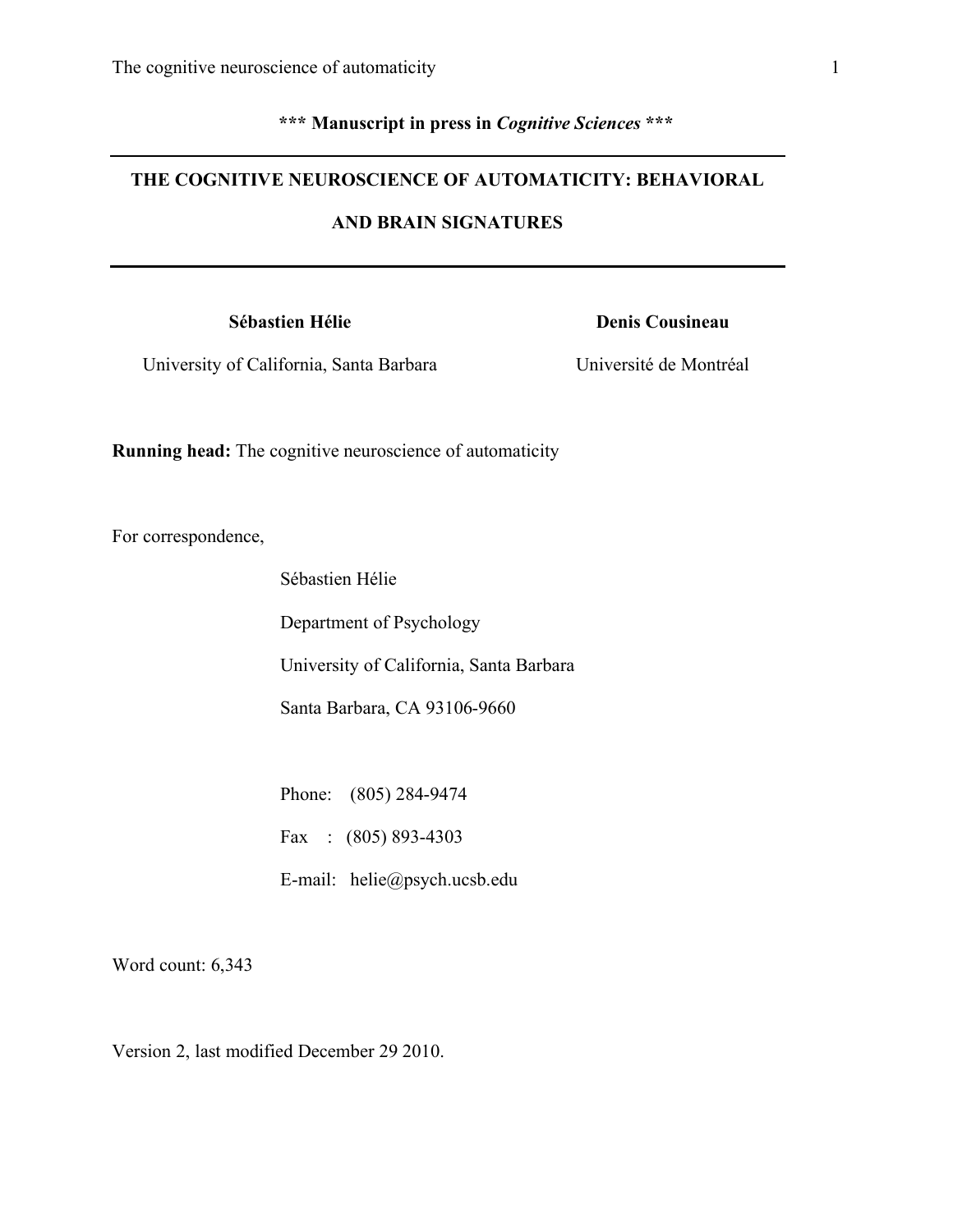#### **Abstract (Word count: 122)**

Automaticity is an important phenomenon that is ubiquitous in everyday life: most of our everyday activities appear effortless and automatic. Our ease in navigating the world is the result of thousands of interactions with similar objects in similar contexts, which routinize most everyday activities. This review paper focuses on psychology and neuroscience research related to the acquisition and the detection of automatic behavior. More precisely, we present a list of key behavioral signatures of automaticity, and a few process-based explanations of automaticity. This is followed by a presentation of recent neuroscientific models and data suggesting that automatic behavior is mostly realized in the brain cortex. This article concludes with a discussion of the interactions between the different levels of explanation of automaticity.

**Keywords:** automaticity, cognitive psychology, neuroscience, cognitive neuroscience.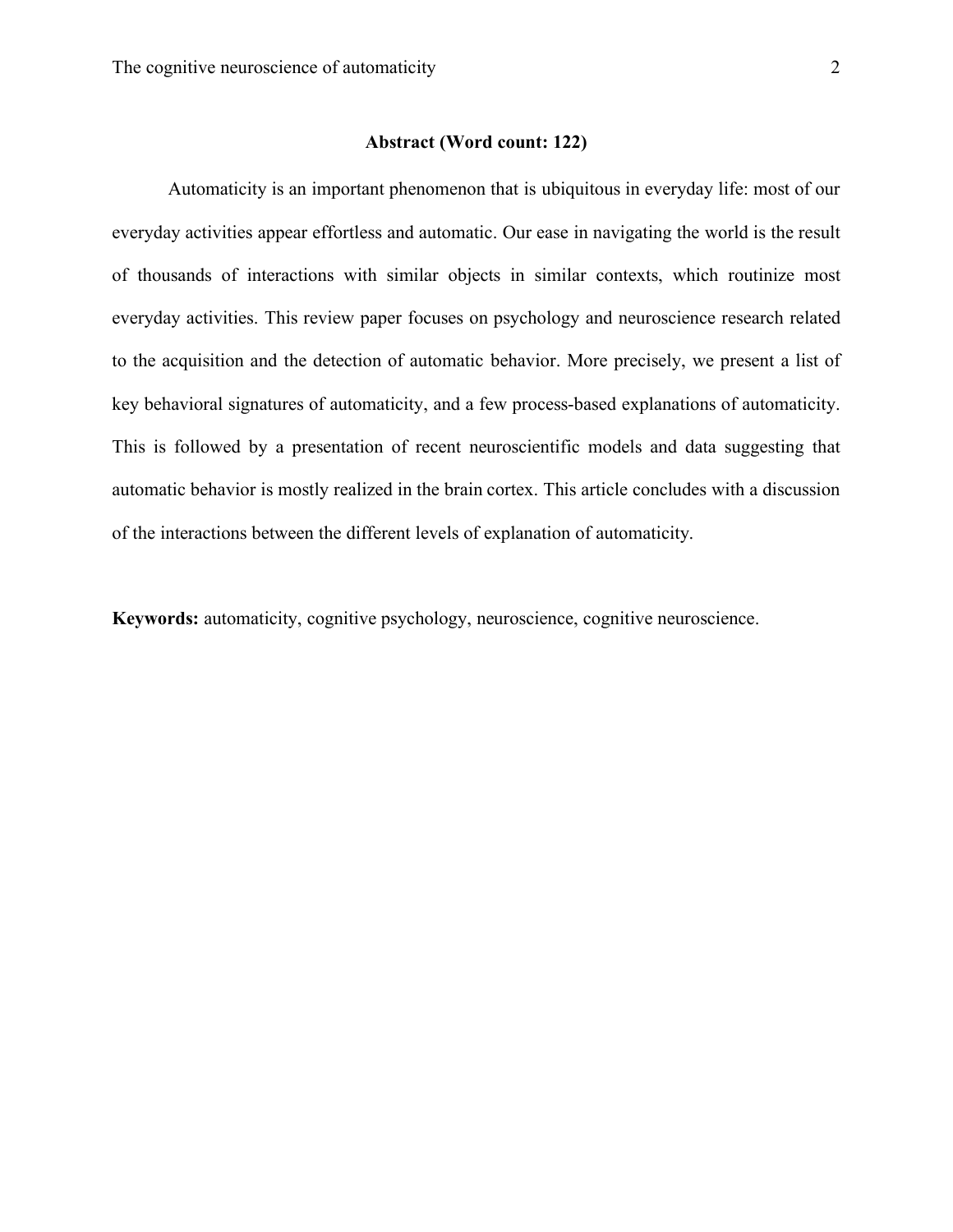#### **Introduction**

Automaticity is an important phenomenon that is ubiquitous in everyday life: most of our everyday activities appear effortless and automatic (Hélie, Waldschmidt, & Ashby, 2010). For instance, one can instantly recognize a car or sit in a chair. This ease in navigating the world is the result of thousands of interactions with similar objects in similar contexts, which routinize most everyday activities (Sun, 2004). This review paper focuses on psychology and neuroscience research related to the acquisition and the detection of automatic behavior. This is often done using behavioral features or *signatures*. The next section reviews some of the key behavioral signatures found in the literature. This is followed by a discussion of an alternative, processbased, definition of automaticity. Finally, results from neuroscience research on key brain areas involved in producing automatic behavior are reviewed.

Before proceeding further, it is important to distinguish between automaticity and expertise. Expertise typically connotes some extra unusual training or experience that is not shared by most people. For example, according to Palmeri, Wong, and Gauthier (2004) "…experts know more than novices. They can verbalize more properties, describe more relationships, make more inferences …" (p. 378). According to these definitions, a person who walks into a room and sits down in a chair without consciously identifying the object and/or planning the adequate series of motor movements is showing evidence of automaticity, but such behavior, by itself, provides no evidence of that person's expertise with any furniture categories. Many studies have compared the abilities of experts and novices (e.g., Johnson & Mervis, 1997; Medin, Lynch, Coley, & Atran, 1997), but because of the specialized training experts receive, these results tell us relatively little about normal, everyday automaticity.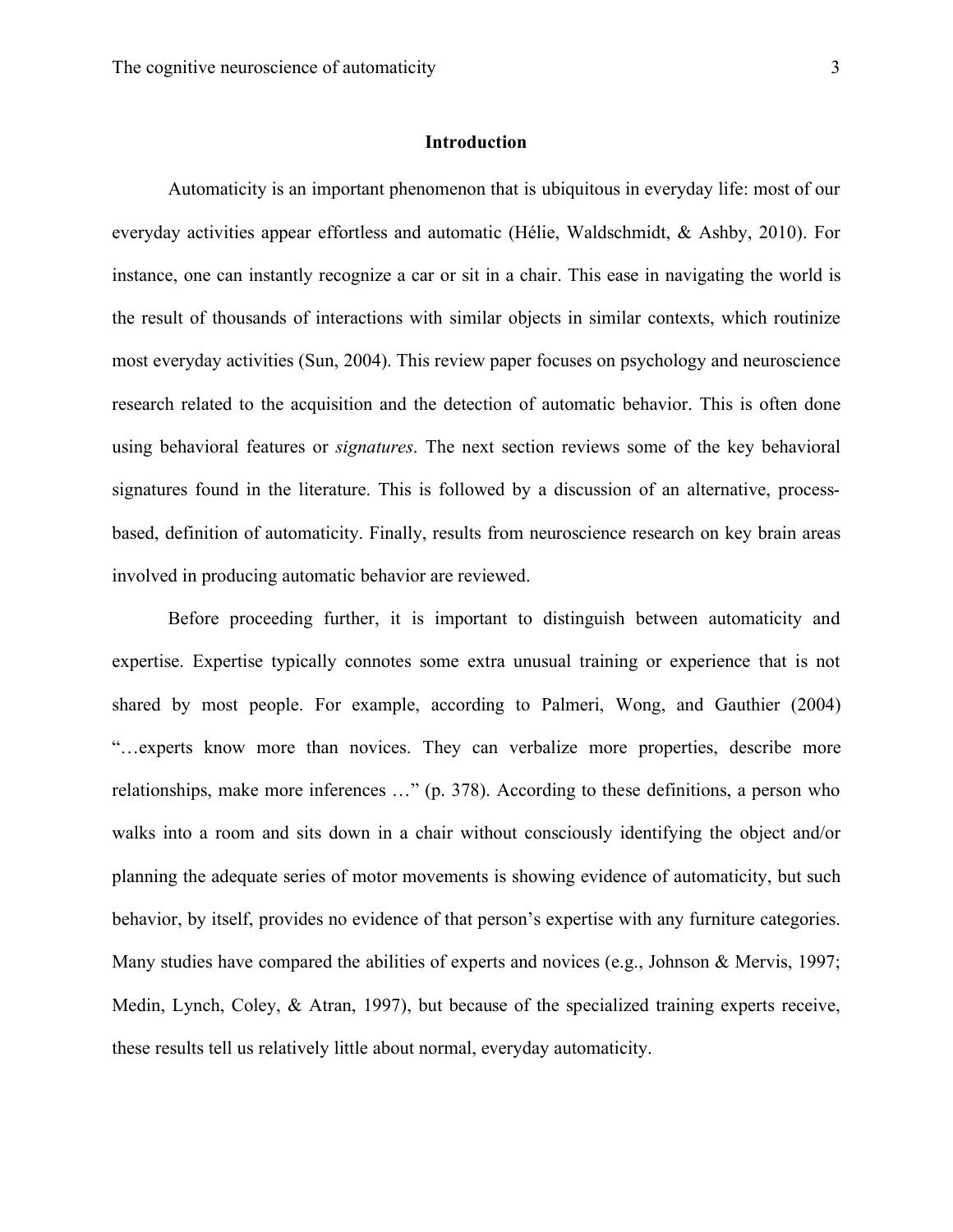#### **Behavioral signatures**

Many different criteria have been proposed in the literature to detect the presence of automatic behavior. A number of these are due to Schneider and Shiffrin (1977; Shiffrin  $\&$ Schneider, 1977; for an updated list, see also Schneider & Chein, 2003). Here, we review some of the most common/influential criteria in the literature.

# Automatic behavior is the result of extended training

This first feature of automaticity is the most intuitive and one of the least controversial for proponents of a feature-based definition of automaticity: one needs extensive practice to achieve a high level of performance (e.g., asymptotic behavior) and eventually automaticity. It was argued in Hélie et al. (2010b) that overtraining (i.e., extensive training after asymptotic behavior has been reached) constitutes a conservative lower bound in the definition of automatic behavior. For instance, Shiffrin and Schneider (1977) trained their participants for 25 sessions of visual/memory search, Hélie et al. (2010b) trained their participants for 20 sessions of perceptual categorization, Cousineau and Shiffrin (2004) trained their participants for 74 sessions of visual search, Muhammad, Wallis, and Miller (2006) trained their subjects for over a year in a "Same"- "Different" task, and Matsuzaka, Picard, and Strick (2007) trained their subjects for over two years in the discrete sequence production (DSP) task. In all of these cases, training was extended to make sure that performance was stable, and that extra training would not affect performance much. For instance, Hélie et al. (2010b) found no reliable effect of practice after four sessions of training in perceptual categorization using standard measures (e.g., mean reaction times, mean accuracy), but additional distance-to-bound analyses showed additional effects of practice until Session 14. Brain activation also kept evolving even after behavioral measures stopped changing (Hélie, Roeder, & Ashby, 2010). All these results suggest that overtraining may still have an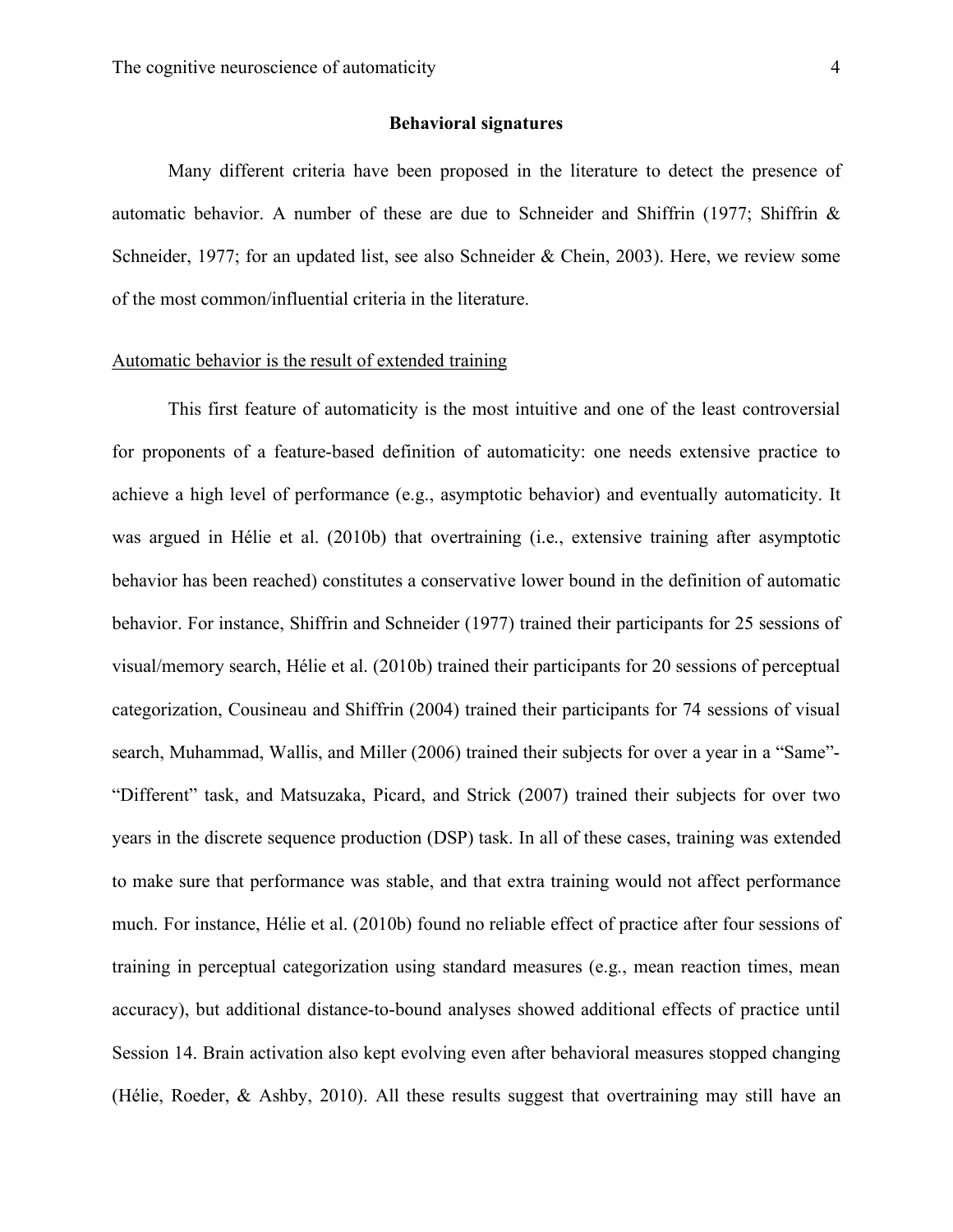effect, even though behavioral measures may appear to have reached asymptotes (Cousineau, Hélie, & Lefebvre, 2003).

Although extensive practice appears to be a necessary feature of automaticity, Schneider and Chein (2003) argue against its sufficiency. It was shown in Shiffrin and Schneider (1977) that the stimulus to response mapping also needs to be consistent throughout training. Overtraining in a varied mapping condition did not result in automatic behavior, even though performance became markedly faster and reached an asymptote. However, Cousineau and Larochelle (2004) showed that Stimulus  $\rightarrow$  Response consistency was not an appropriate construct. Instead, they argued that consistency of the response had to be considered relative to both the context and the stimulus identity in order to account for category effects in automaticity. This raises the question as to whether automaticity is stimulus-driven or goal-driven, a still unresolved issue (either or both views has received support in the literature; see Moors  $\&$ Houwer, 2006). In any case, these results are broadly consistent with the idea that automatic routines are developed because humans repetitively interact with similar objects in similar contexts.

#### Automatic behavior is fast

Automatic behaviors are usually performed faster than non-automatic behaviors (Moors & Houwer, 2006). For instance, identifying a square is an automatic process for most adults, and this process is faster than applying the formal rule (i.e., four sides of equal lengths, connected with four right angles). Likewise, Hélie et al. (2010a) found a 30% reduction of reaction times (RTs) in perceptual categorization after 20 sessions of practice. More impressively, monkeys trained for over two years in the DSP task (a version on the serial reaction time task where the subject does not have to wait for the stimulus to respond, thus allowing the possibility of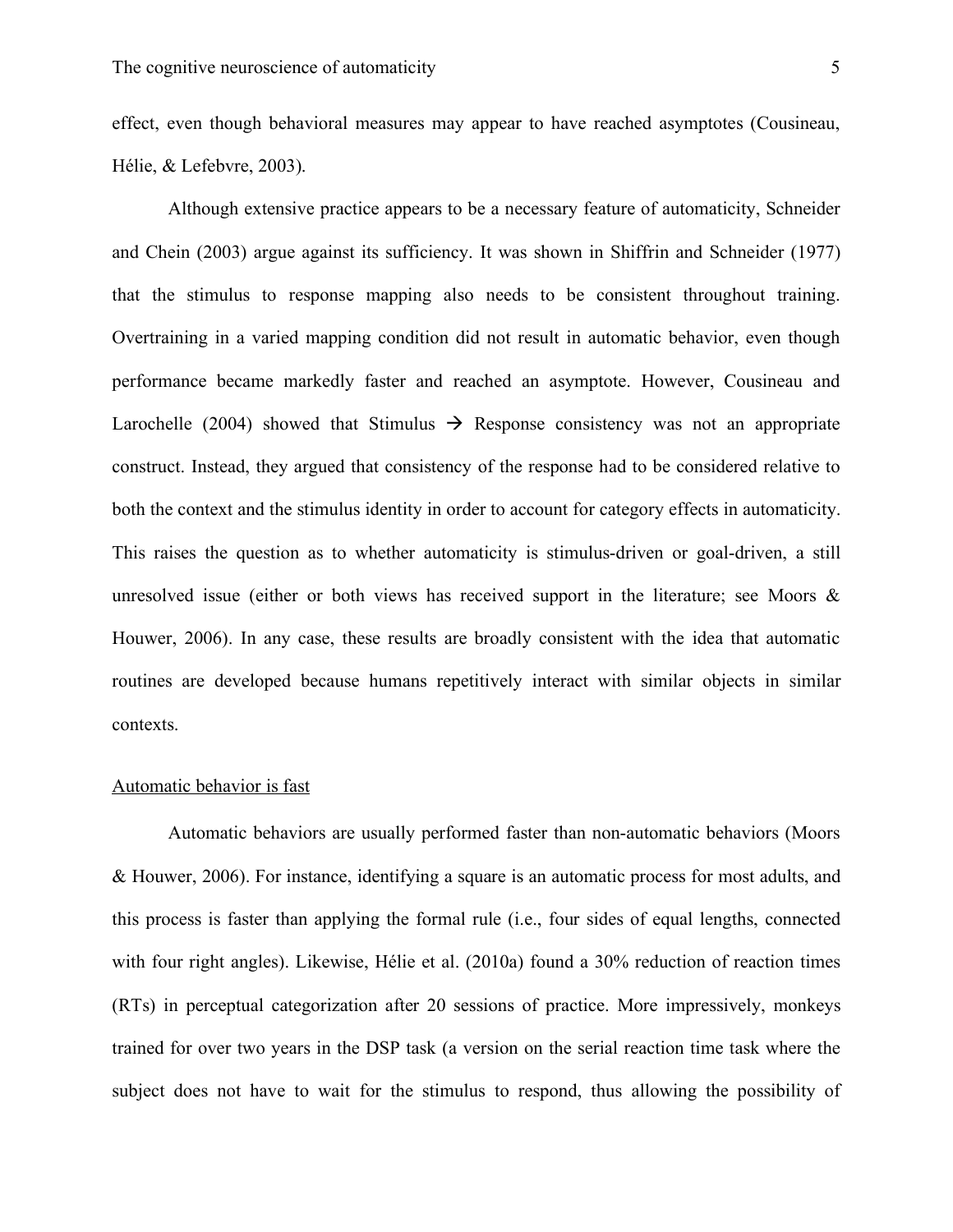negative RTs) made almost exclusively predictive responses, with a median RT of -200 ms (which means that the inter-response interval was only 200 ms; see Matsuzaka et al., 2007).

Schneider & Chein (2003) further argue that automatic processes are not only faster but also processed in parallel. In Schneider and Shiffrin's (1977) visual search paradigm, the search rate for non-automatic search was about 50 ms/item, and the RT variance increased with every additional item (a strong indication of serial processing: Townsend & Ashby, 1983). In contrast, automatic search was performed with a search rate of about 2 ms/item, suggesting that automatic search was performed mostly in parallel. It should be noted that faster automatic processing is a feature of automaticity that is also predicted by most proponents of a process-based explanation of automaticity (e.g., Logan, 1988, 1992), who generally do not acknowledge the diagnostic value of features of automaticity (see next section).

However, one difficulty with using the feature "fast" as an indication of automaticity is that it is arbitrary. For instance, the search rate is often used in visual search paradigms to assess the presence of automaticity (as described above). The distribution of search rates in a given experiment is often bimodal, with a (slow) mode in the vicinity of 40 ms/item and a (fast) mode in the vicinity of 0 ms/item. Common wisdom states that search rates below 10 ms/item are indicative of an automatic behavior (Kramer, Strayer, & Buckley, 1990). However, Wolfe (1998) challenged this view by showing that search rates across a few hundred different experiments showed absolutely no sign of bimodality in their distribution. The distribution of search rates for these experiments was unimodal and smoothly spanned the whole range from 0 ms/item to 100 ms/item. The smoothness of the distribution and the absence of bimodality suggest that the 10ms/item boundary between "fast" and "slow" processes is arbitrary and therefore inadequate.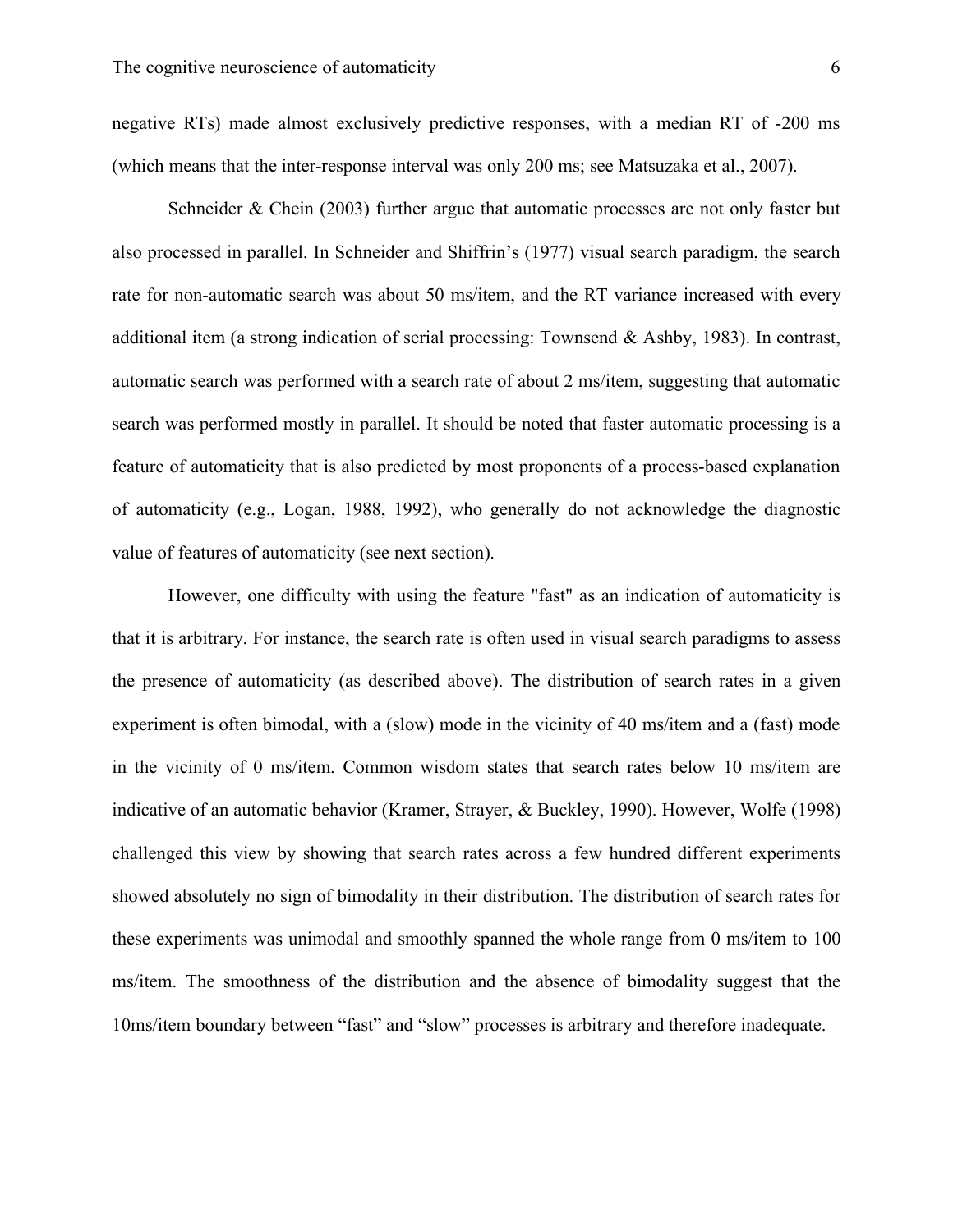# Automatic behavior is efficient

Automatic behaviors are thought to be efficient, that is, they require little effort and therefore are not much affected by concurrent tasks (Moors & Houwer, 2006). For instance, most drivers can hold a coherent conversation while driving. Also, automatic visual search can be performed with a working memory load without much decrement of performance (Schneider & Fisk, 1982). In addition, automatic rule-based perceptual categorization can be performed concurrently with a working memory task with a decrement in categorization accuracy of less than 1% (Hélie et al., 2010b). The same dual task has been shown to strongly interfere with nonautomatic rule-based categorization (Waldron & Ashby, 2001; Zeithamova & Maddox, 2006). As a last example, reciting a series of digits does not affect performance in a priming task (an example of automatic process; Hermans, Crombez, & Eelen, 2000).

One issue with the efficiency criterion is that the notion of effort is difficult to define. It can be defined operationally by the absence of impact of a dual task (as done in the examples above). However, the problem with this definition is that it is theoretically loaded: It assumes that (a) there is a limited pool of central processing capacity available, (b) the dual task draws on this pool and, (c) a behavior, once automatized, does not need as much processing capacity. Each one of these assumptions has been challenged (for a review, see Moors & Houwer, 2006). In addition, measuring efficiency using accuracy alone can be problematic, as there are various speed-accuracy trade-off behaviors (e.g., fast guessing, Eriksen, 1988; slowing down processing to increase accuracy, Meyer, Irwin, Osman, & Kounios, 1988; skipping a few locations in visual search task, Cousineau & Shiffrin, 2004; etc.) that can be used strategically by the participants. Hence, using this criterion alone to detect the presence of automaticity can be controversial.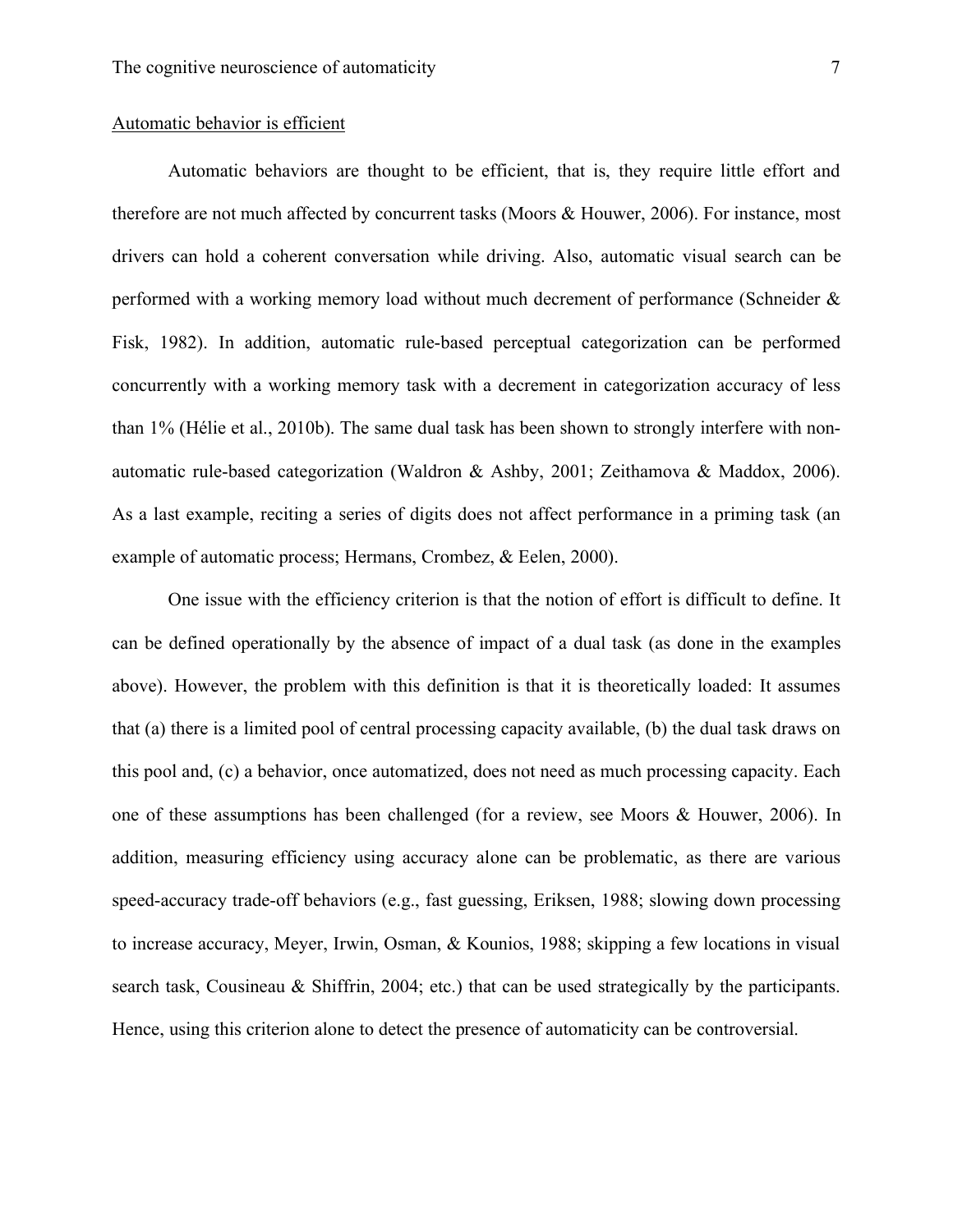# Automatic behavior is inflexible

Once initiated, the processes responsible for automatic behaviors run to completion and therefore are difficult to control (Schneider & Chein, 2003). This is also sometimes referred to as behavioral ballisticity (Bargh, 1992) or behavioral inflexibility (Shiffrin & Schneider, 1977). One way to measure process inflexibility is to change the response locations associated with the stimuli. This can be easily accomplished by switching the locations of the response buttons. This manipulation in a perceptual categorization task after extensive practice resulted in a decreased accuracy and increased RT (Hélie et al., 2010b). Yet, model-based analyses showed that participants were still using the optimal categorization strategy; they were struggling at suppressing the response associated with the stimuli. Surprisingly, there was almost no recovery from this switch even after 600 trials of practice. Process inflexibility (as described above) should not be confused with the notion of initiation inflexibility: if the appropriate stimulus is perceived, it is processed automatically. A classical example of this phenomenon is the Stroop effect: When one sees a word, it is automatically read and inhibiting or interrupting the behavior in order to identify the ink color is nearly impossible. Initiation inflexibility may be indicative of a behavior that is more automatized than process inflexibility.

The above results suggest that process inflexibility and initiation inflexibility could be improved as criteria for establishing automaticity if they were augmented with resistance to recovery to become *enduring* inflexibility. For instance, Shiffrin and Schneider (1977) reported a resistance to recovery in a visual search task. After 2,100 trials of practice, a change of target mapping in the automatic condition produced interference that lasted for roughly 2,500 trials. Likewise, Hélie et al. (2010b) trained their participants for more than 10,000 trials in perceptual categorization before a button switch and most participants did not show any sign of recovery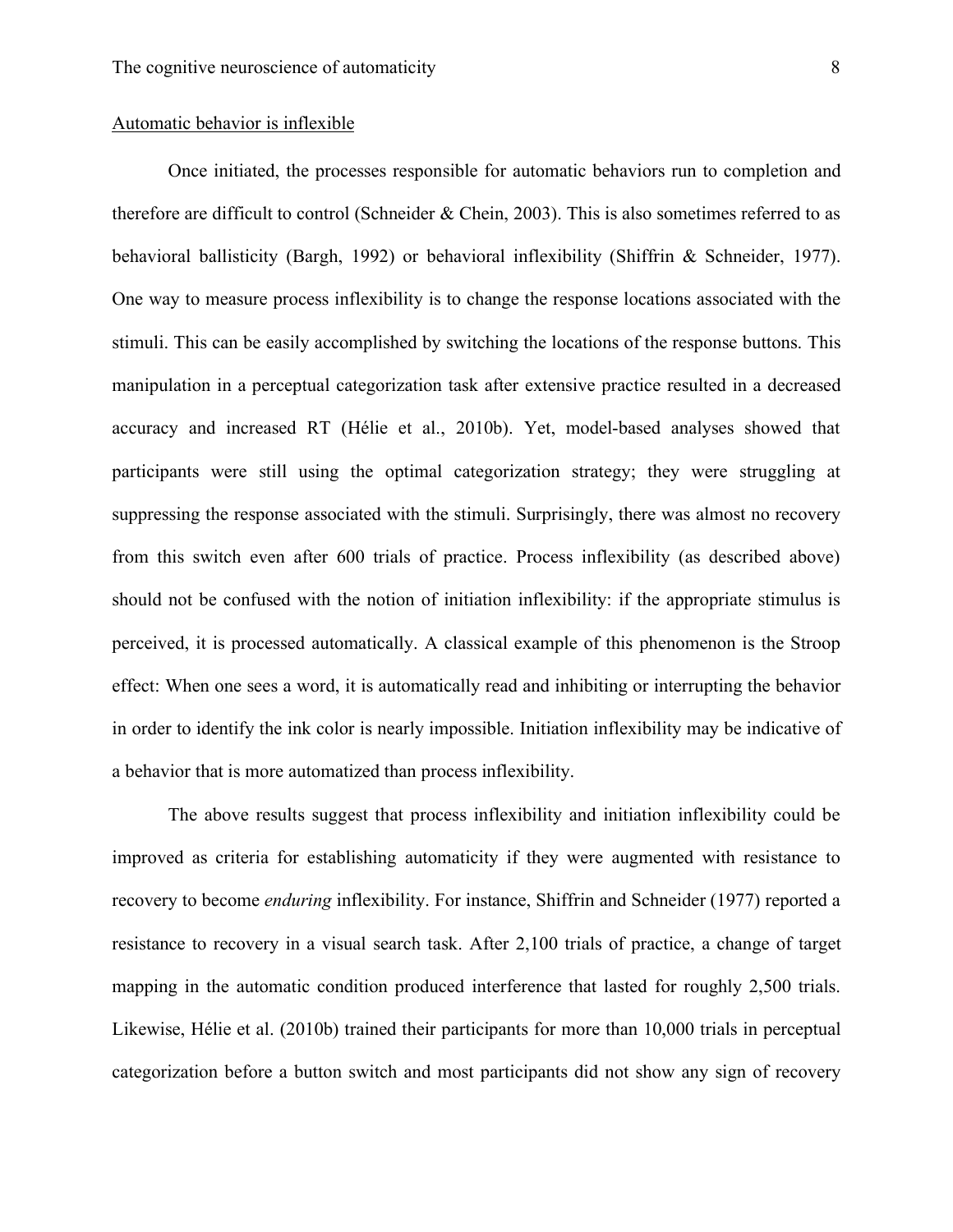after 600 button-switch trials. In contrast, Maddox et al. (2010) trained their participants for 300 trials of perceptual categorization before the button switch and found significant recovery after 300 button-switch trials. Together, these results suggest that the duration of interference due to a button (or stimulus mapping) switch increases with the duration of pre-switch training. Hence, the duration of the interference or the rate of recovery can be good indicators of the extent of behavioral automaticity.

#### **Discussion**

 $\overline{a}$ 

This section tried to compile a list of the most common and least controversial behavioral signatures of automaticity. However, care must be used with such a list of behavioral signatures for at least two reasons. First, it is unclear (and highly controversial) that automaticity can be established by using behavioral signatures alone. For one thing, this list may not be exhaustive. For instance, automaticity is also frequently associated with other (unobservable) features such as "unconsciousness" or "unintentional" (for a review, see Moors & Houwer, 2006). Also, completely different sets of criteria have been proposed by proponents of process-based explanations of automaticity (as described in the following section). Likewise, the most widely used automaticity criterion in the animal learning literature<sup>1</sup> is that the behavior is largely independent of any ensuing reward (Dickinson, 1985). This criterion differs substantially from both the behavioral signatures listed above and the process-based explanations of the next section. Finally, even in the unlikely event that an exhaustive list of criteria could be established, it is unclear whether all these criteria would need to be simultaneously present or how many need to be observed for a behavior to be labeled "automatic".

<sup>&</sup>lt;sup>1</sup> In the animal learning literature, automatic behaviors are often called *habits*.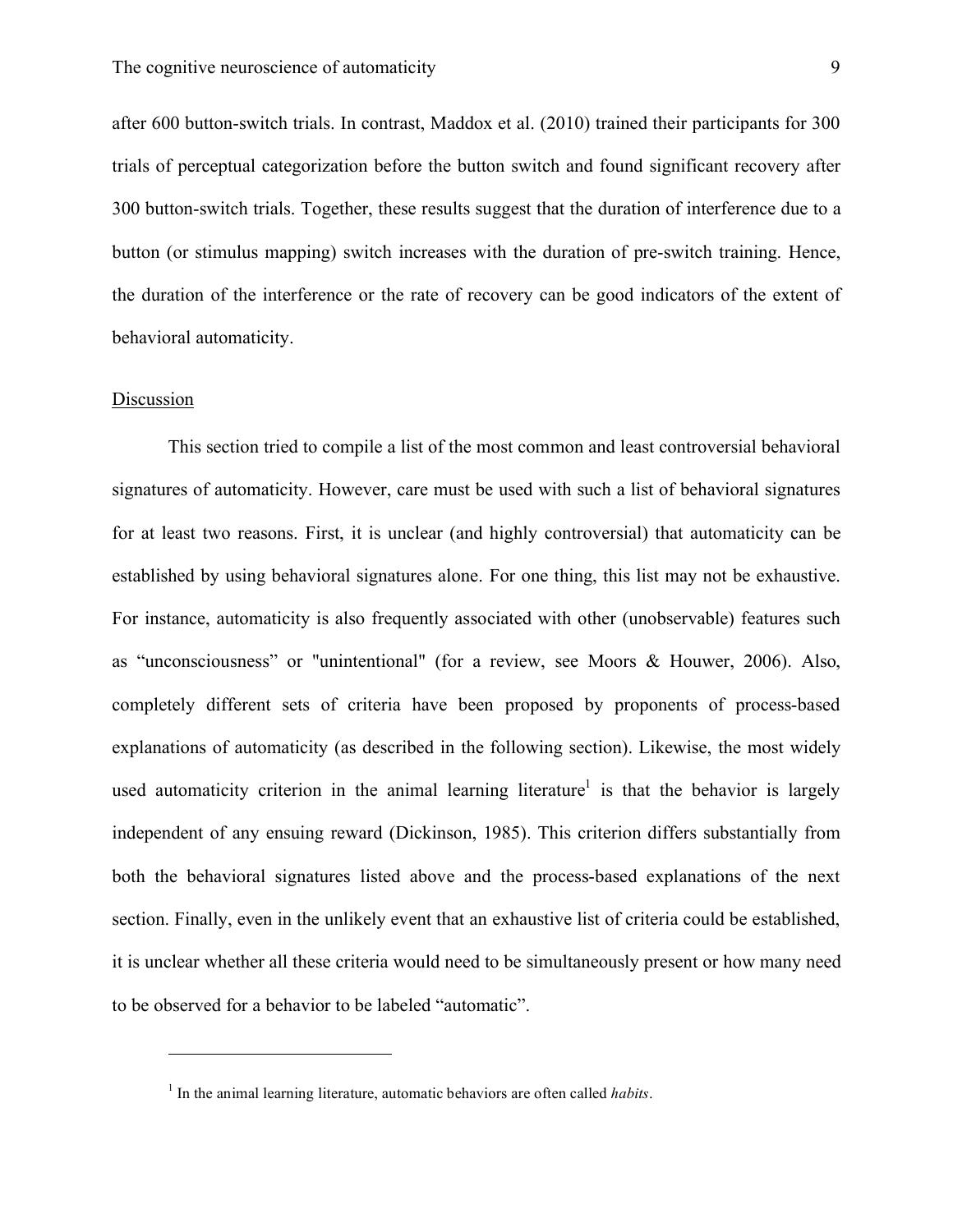A second problem with using behavioral signatures to detect the presence of automaticity is that many of the popular behavioral criteria of automaticity were proposed before multiple memory systems were modeled and observed (e.g., Ahby & O'Brien, 2005). For example, this is true for all of the criteria suggested by Shiffrin and Schneider (1977). Little work has been devoted to a careful empirical investigation of whether these criteria should apply equally regardless of the memory systems that are implicated [but see Helie et al. (2010b) for an exploration of efficiency and inflexibility in automatic perceptual categorization involving different memory systems]. In fact, there is reason to believe that the memory systems do matter. For example, several studies reported that a dual task that required working memory and executive attention (a measure of efficiency) interfered with initial rule-based category learning but not with information-integration category learning (Waldron & Ashby, 2001; Zeithamova & Maddox, 2006). Also, Ashby, Ell, and Waldron (2003) reported that switching the position of the response buttons (a measure of behavioral inflexibility) interfered with initial informationintegration performance but not with initial rule-based performance. Therefore, blindly applying the Shiffrin and Schneider (1977) efficiency and inflexibility criteria would lead one to the erroneous conclusion that information-integration categorization is automatic after the first training session. Such a conclusion would be incompatible with the first criteria above (i.e., extended training), because accuracy in information-integration tasks requires several thousand trials to asymptote. For this reason, more work is required before the behavioral signatures of automaticity can be reconciled with multiple memory systems theories.

### **Process-based explanations of automaticity**

While the feature-based definition of automaticity has fueled psychology research for many years, others have criticized this approach for its lack of process-based explanation (e.g.,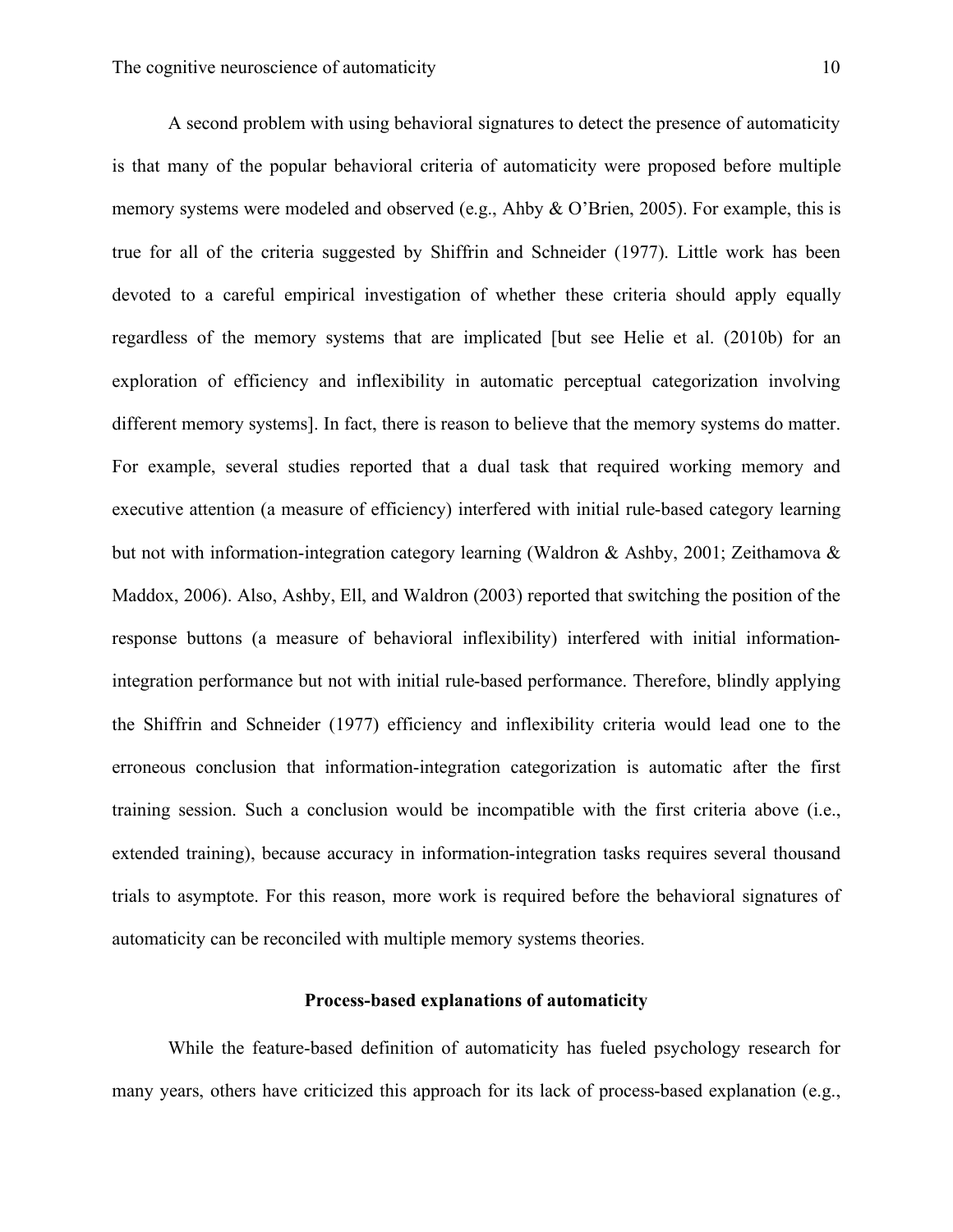Logan, 1988). For instance, one may observe that automatic behavior is efficient, but this alone does not explain why or how the behavior becomes efficient. This shortcoming can be addressed by specifying cognitive processes that lead to efficiency. Two general approaches have been suggested: *strategy shift* and *algorithm strengthening*.

#### Strategy shift

In strategy shift approaches, automatic behavior is the result of cognitive processes that are qualitatively different from those responsible for non-automatic behaviors. For instance, Logan's (1988) instance-based theory of automaticity proposes that a task-related algorithm and a single-step memory retrieval process race to produce a response. With extensive practice, the number of memory traces grows, thus increasing the likelihood that single-step memory retrieval process will win the race. According to this theory, automatic behavior is the result of single-step memory retrieval. Hence, identifying the presence of automaticity becomes a problem of detecting the signature (features) of single-step memory retrieval in task performance. These features depend on assumptions about how memory retrieval is achieved. For instance, Logan (1988) assumed, among other things, that instances were automatically encoded and that memory retrieval was the result of a race among independent memory traces. As such, automaticity could be detected by the presence of a power law speed up of mean reaction times and their standard deviations (with equal rates, Newell & Rosenbloom, 1981; Rickard, 1997). In addition, the reaction time distributions should be Weibull with a shape parameter constrained by the rate of the power law speed up (Cousineau, Goodman, & Shiffrin, 2003; Logan, 1992). Lastly, there should be item specific facilitation for repeated stimuli (Logan, 1988).

As another example of strategy shift, Hélie and Ashby (2009) recently proposed a model of automaticity in rule maintenance and application. In this model, non-automatic rule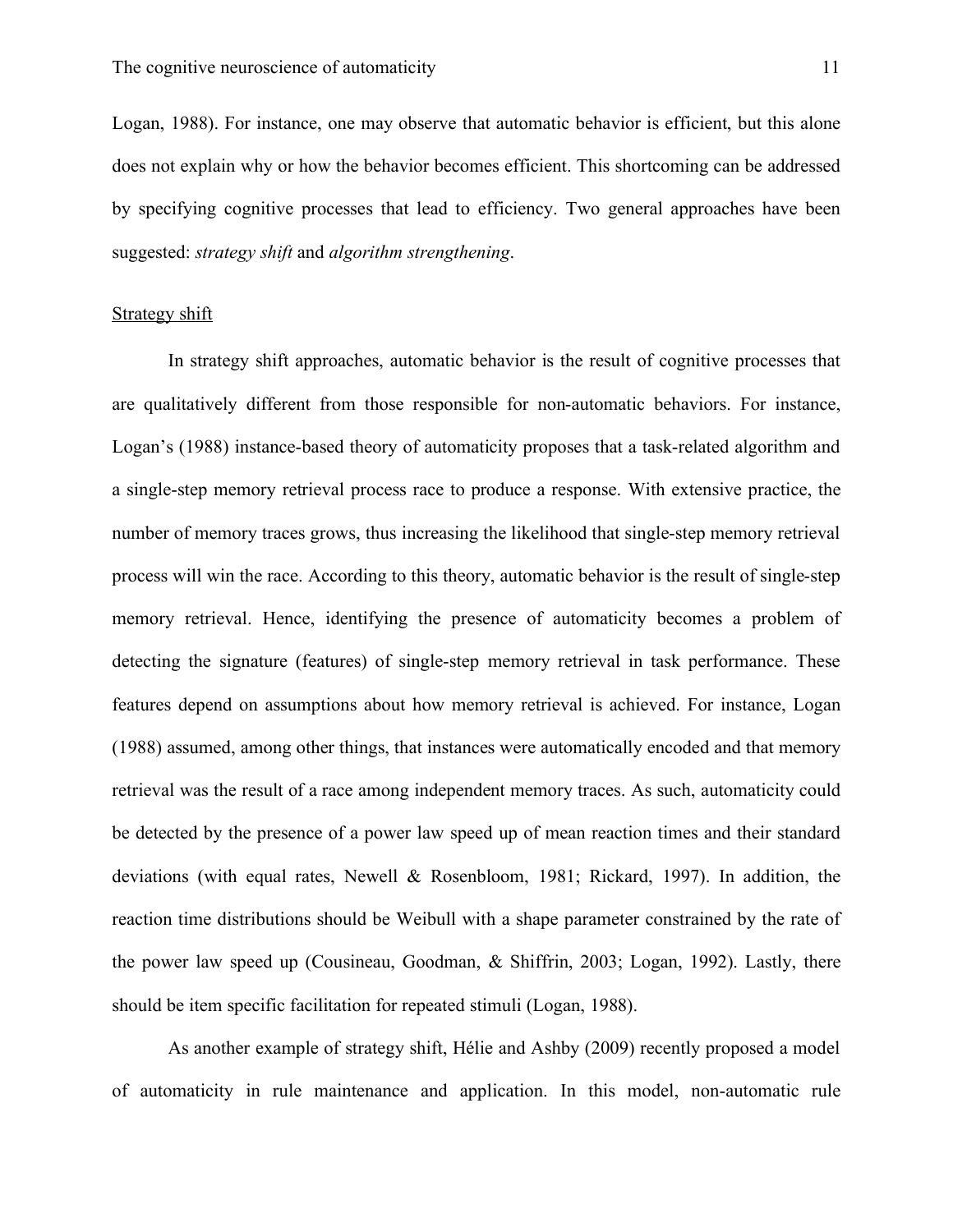application relies on rule maintenance in working memory, which is eventually replaced by automatic associative processing (i.e., a direct Stimulus  $\rightarrow$  Response association). The Hélie and Ashby model predicts the absence of button-switch interference for non-automatic rule-based categorization (because rule application is controlled by working memory), and the presence of a button-switch interference after the development of automaticity (because of the Stimulus  $\rightarrow$ Response associative processing). Also, the model predicts the presence of dual-task interference for non-automatic rule application and its disappearance after the development of automaticity. In the Hélie and Ashby model, working memory is required only for non-automatic rule application. These predictions were confirmed experimentally in Hélie et al. (2010b).

#### Algorithm strengthening

In the algorithm strengthening view, automatic behavior is the result of cognitive processes similar to those involved in non-automatic behavior. The main difference between automatic and non-automatic behavior is that the algorithm responsible for the behavior is better tuned after extensive training. For instance, Haider and Frensch (1996) suggested that participant performances were improved after the development of automaticity because the participants were parsing the stimuli to process only the task-relevant information. As a result, faster and improved performance did not result from a change in how the task was processed but from a change in the amount of information that was processed. An example of this strategy can be illustrated by looking for spelling errors in proper nouns in a manuscript. In such a case, the search can be limited to words that are capitalized (instead of looking at all the words). This ability to better parse the stimulus information is algorithmic in nature, which suggest that automaticity is task specific; not stimulus specific. This theory was initially proposed to explain participant performances in a string verification task (Haider & Frensch, 1996, 1999), and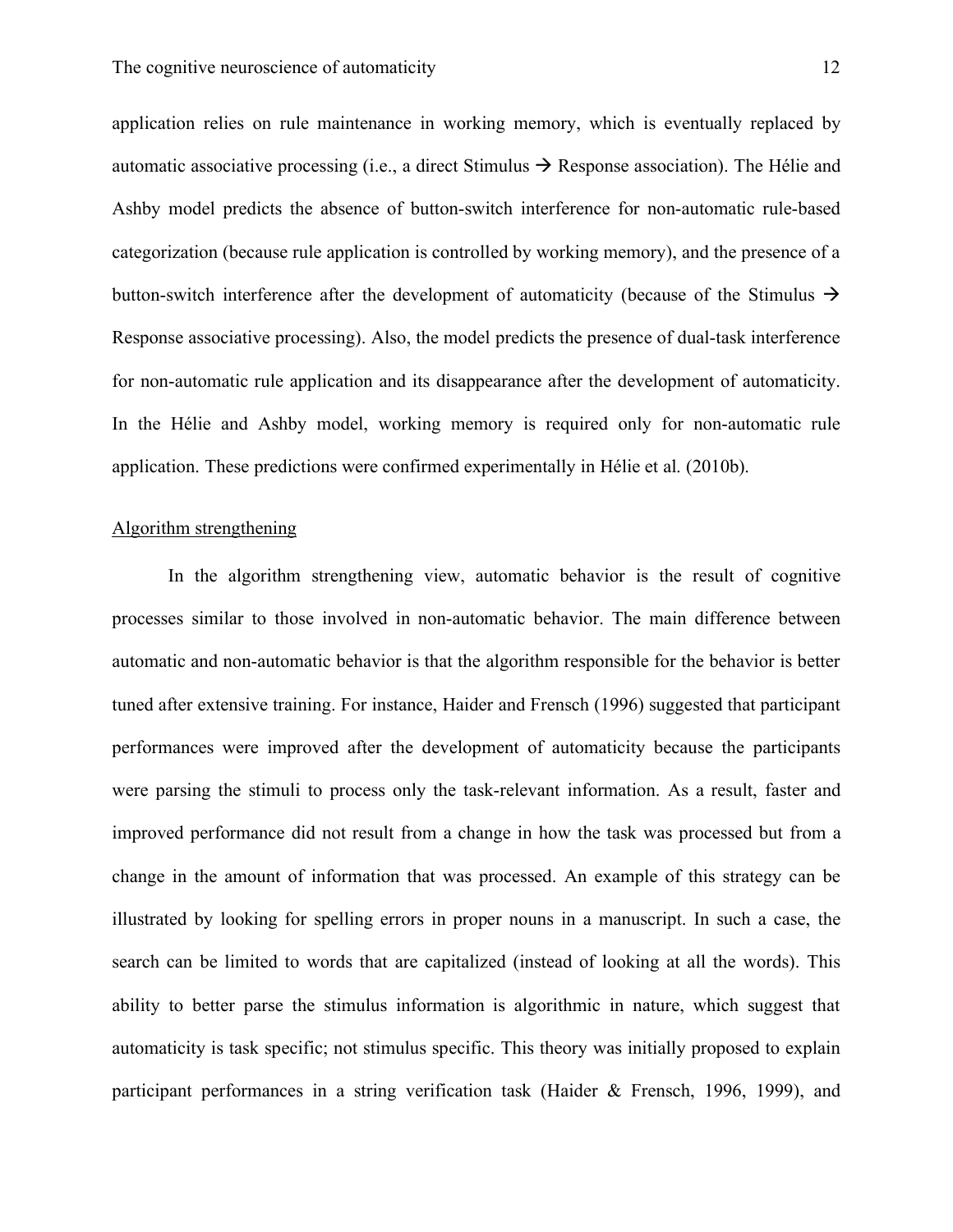Cousineau and Larochelle (2004) found supporting evidence in a visual search task. In the latter, the visual attributes most diagnostic were learned and processed first after extensive training. When the diagnostic set of attributes is short (as is likely the case in a consistent-mapping situation), RTs are fast; when the diagnostic set of attributes is long or when no such minimal set exists, RTs are slow. This framework could account for all the aspect of performance in many different mapping conditions with many different sets of stimuli.

Another example of algorithm strengthening is chunking (Anderson, 1992; Rosenbloom & Newell, 1986). In chunking, the algorithm (usually a memory trace or a rule) is made more efficient by representing a larger amount of information that is meaningful for the task at hand. For instance, one can remember a phone number by chunking the digits into meaningful units to increase memory capacity (e.g., a phone number can correspond to one's wedding anniversary). Also, if a series of rules are repeatedly chained together, a chunk can be created so that a single rule can produce the final behavior following the adequate initial condition (Anderson, 1992). For instance, if the desire to play a game of tennis leads to searching for an opponent (Rule 1), and searching for an opponent leads to contacting Jim (Rule 2), one may replace the application of these two rules by the application of a new (chunked) rule that specify that one should contact Jim whenever s/he desire to play a game of tennis. Because fewer steps are involved in applying one rule (compared to a series of rules), error is less likely and the resulting behavior can generally be achieved faster and more accurately.

#### **Discussion**

The process-based view of automaticity constitutes theoretical progress over a strict behavioral signature definition of automaticity because an explanation is now provided, and this explanation justifies the choice of features to look for (addressing the first problem discussed in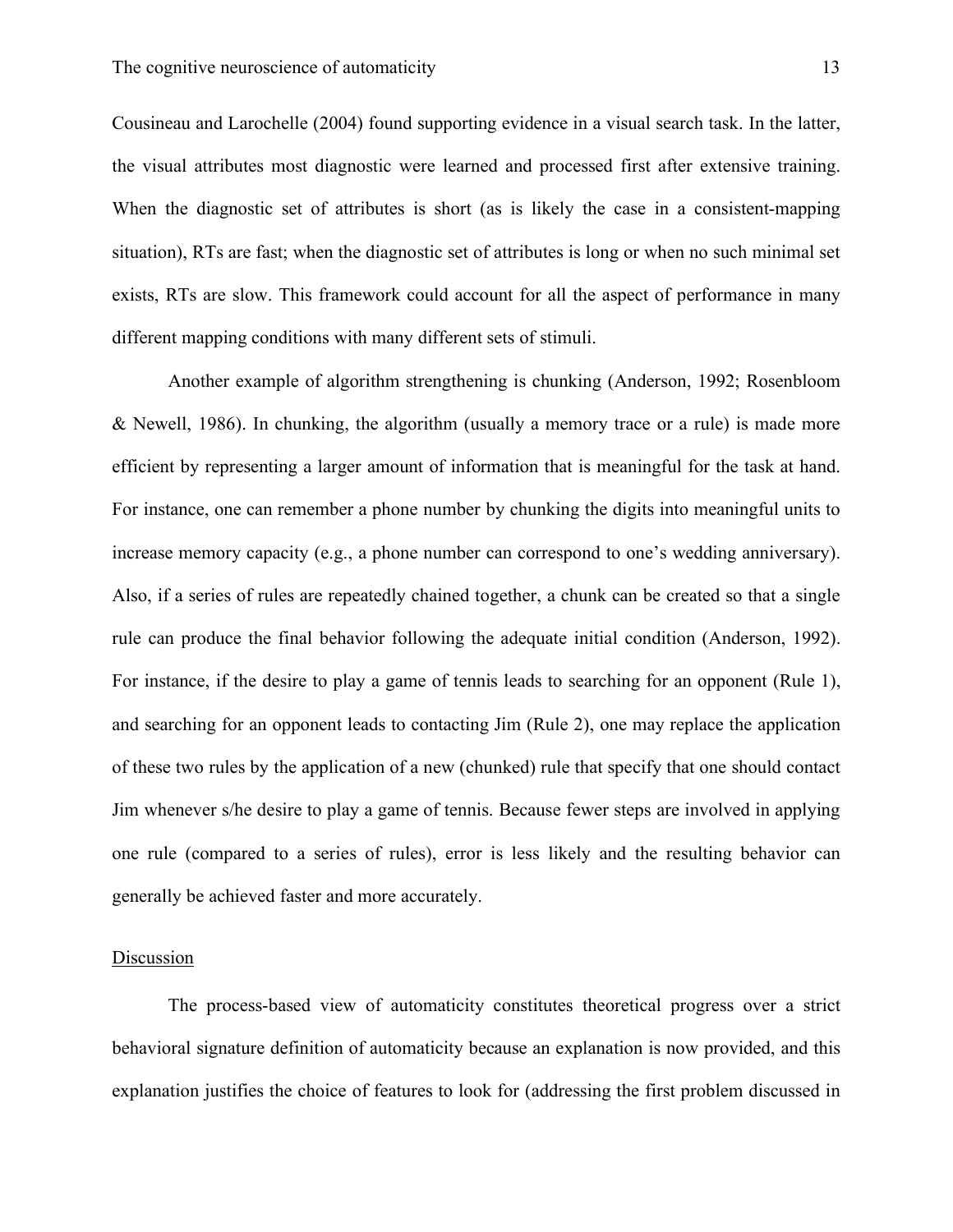the feature-based view above). In addition, a process-based view makes explicit the processing resources so that interference with a dual task can be predicted explicitly (addressing the second problem of the feature-based view discussed above). Yet, while a process-based view of automaticity provides a more substantive explanation of automaticity than a view based solely on behavioral features, it still suffers from some difficulties.

A first problem comes from the fact that in diagnosing automaticity, a shift is made from searching for features of automaticity to features of the processes underlying automaticity. For instance, Logan's (1988) theory shifts the problem of identifying automatic behavior to finding behavioral signatures of single-step memory retrieval. The Hélie and Ashby (2009) model shifts the problem to searching for the features of direct Stimulus  $\rightarrow$  Response association. One possible consequence of this problem is that each theory will develop its own set of processing features, which may result into dozens of specialized definitions of automaticity. Fractionalizing the concept of automaticity is likely to reduce its usefulnees.

A second problem with process-based explanations of automaticity is that different theories can account for similar behavioral phenomena using distinct explanations. This is called model mimicking (Townsend, 1990). For instance, one of the main findings in Hélie et al. (2010b) is that performances in rule-based and information-integration categorization are similar after the development of automaticity (for a review of dissociations in non-automatic categorization, see Ashby & Maddox, 2005). This is consistent with a theory assuming separate rule-based and information-integration learning systems but a common "automatic" processing mode (as suggested by, e.g., Ashby, Ennis, & Spiering, 2007; Hélie & Ashby, 2009). However, the convergence of performance can also be explained by Logan's (1988, 1992) instance theory of automaticity. According to Logan, algorithms that can achieve the task compete (race) with a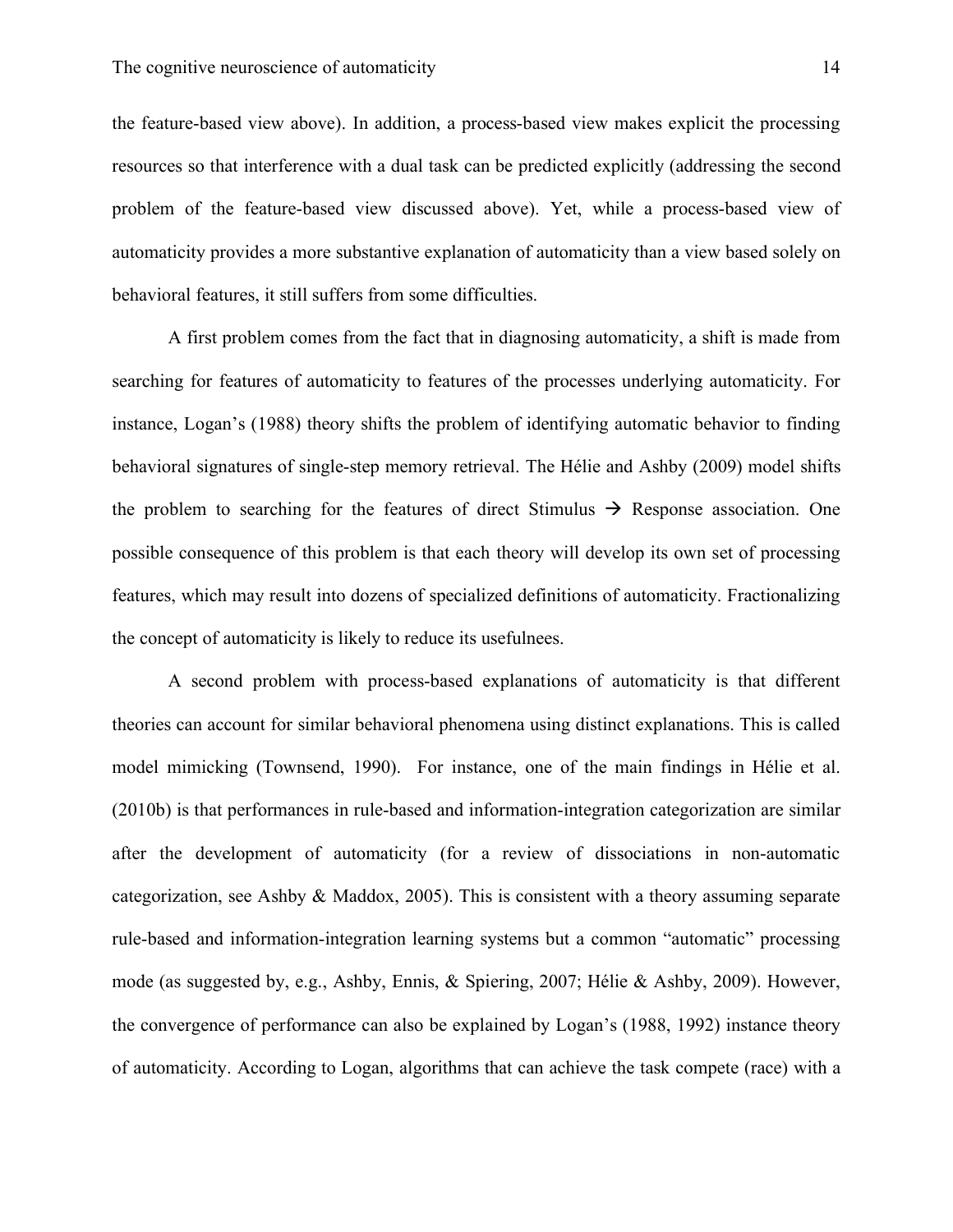single-step memory retrieval process to provide a response on every trial. Each category structure might be processed by a different algorithm, which would explain the performance differences early in training (when the response is algorithm-driven). However, the responses become memory-driven after the development of automaticity, and memory retrieval would be similar regardless of category structure (because the stimuli were the same).

These two problems are in fact mirror images of one another. In the first problem, one concept, automaticity, is broken down in multiple specialized concepts of automaticity. In the second problem, a single data set, the observable, can be explained by numerous and distinct theories of automaticity. This profusion of alternative concepts/theories points to the indeterminacy underlying the search for understanding automaticity. This may reflect only the current state of the research and more refined behavioral measures or more refined conceptual definitions may lie ahead of us. This general problem was identified early on by Newell (1992), who stated that "cognitive theory is radically underdetermined by data" (p. 426). One possible solution to this problem is to take neuroscience data into consideration.

# **The neuroscience of automaticity**

Neuroscience research on automaticity started with the idea that automatic processes are akin to reflexes (Sherrington, 1906). As such, the dominant theory in the  $20<sup>th</sup>$  century was that novel behaviors require attention and control, and thus rely on cortex, whereas automatic behavior does not require either of these components, and thus does not rely on cortex. While progress in understanding the neuroscience of non-automatic processes has been rather quick, progress in understanding the neuroscience of automatic processes has been slower (Ashby, Turner, & Horvitz, 2010). This might be explained in part by the high cost of time and money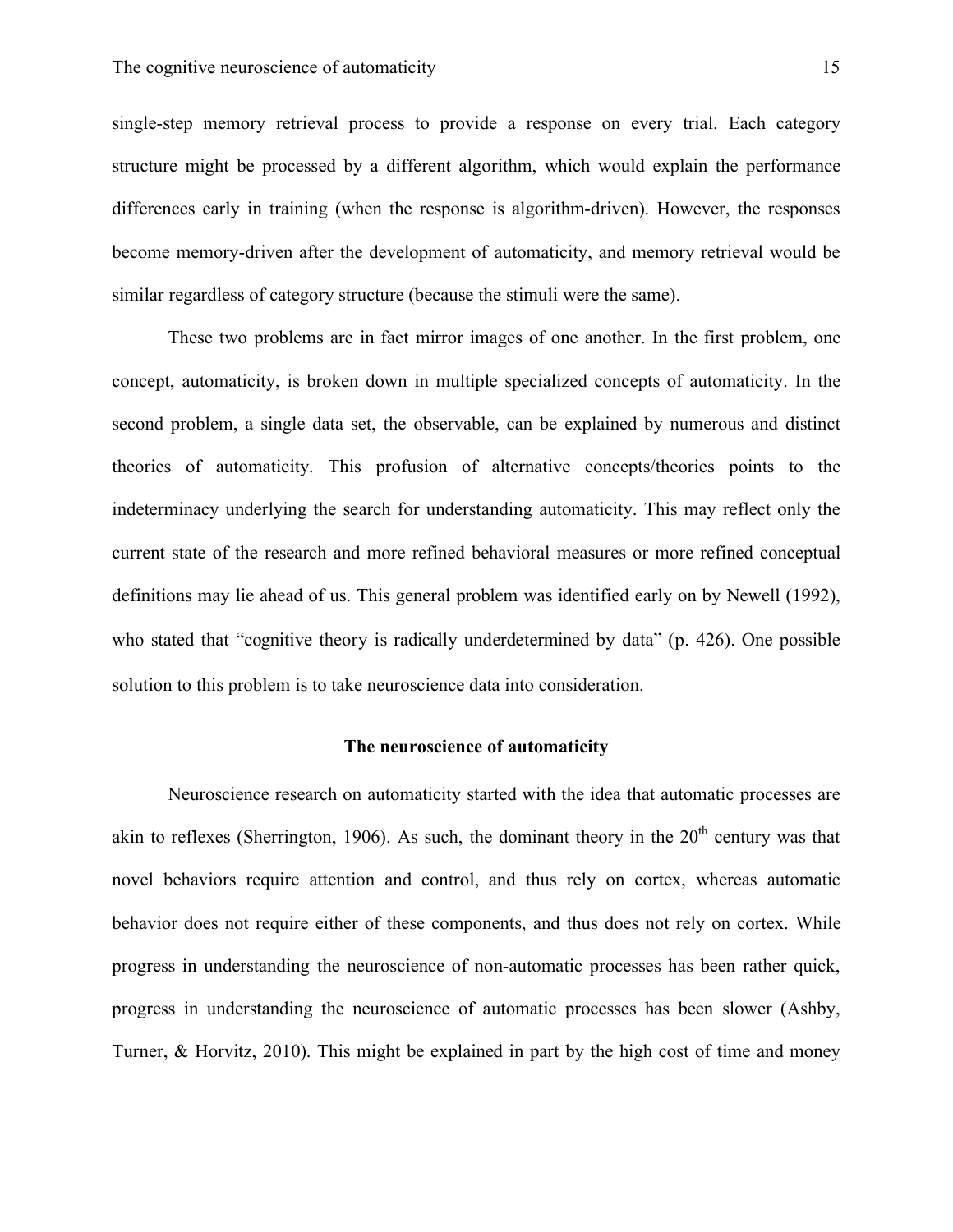required to study automaticity from a behavioral point of view. These costs are multiplied when such studies are embedded within neurological methodologies.

# The role of the basal ganglia in automatic behavior

One of the first revisions to the above-described theory of automaticity involved the basal ganglia (BG), a subcortical brain area, in the learning of novel (non-automatic) behavior (Packard & Knowlton, 2002). First, let us discuss the anatomy of the BG. The BG can be subdivided into several smaller areas. Keys among them are the striatum, which receives inputs from most cortical areas, and the globus pallidus, which is the main output region of the BG. The globus pallidus projects to different thalamus nuclei, which can send activation back to most cortical areas. Based on afferent connections, the striatum can be further divided into the associative striatum (mostly the caudate) and the sensorimotor striatum (mostly the putamen). This coarse anatomical description is sufficient to understand the present discussion.

Automaticity research over the past decade suggests that the associative striatum is involved in the learning of novel behaviors (e.g., Hélie et al., 2010a; Miyachi, Hikosaka, & Lu, 2002). In the Hélie et al. study, BOLD signal in the head of the caudate was correlated with accuracy in rule-based categorization in the first training session. In the Miyachi et al. study, single-cell recordings in the associative striatum showed activation during initial learning of a sequence learning task. However, these very same cells stopped firing after extensive practice. A similar result was found in Hélie et al., where the correlation between head of caudate BOLD signal and accuracy quickly became negative after four sessions of practice. Interestingly, Miyachi et al. found that cells in the sensorimotor striatum became highly active after extensive practice. These cells were not active in the learning of novel behaviors. These results suggest that the development of automaticity constitutes a transfer of control from the associative striatum to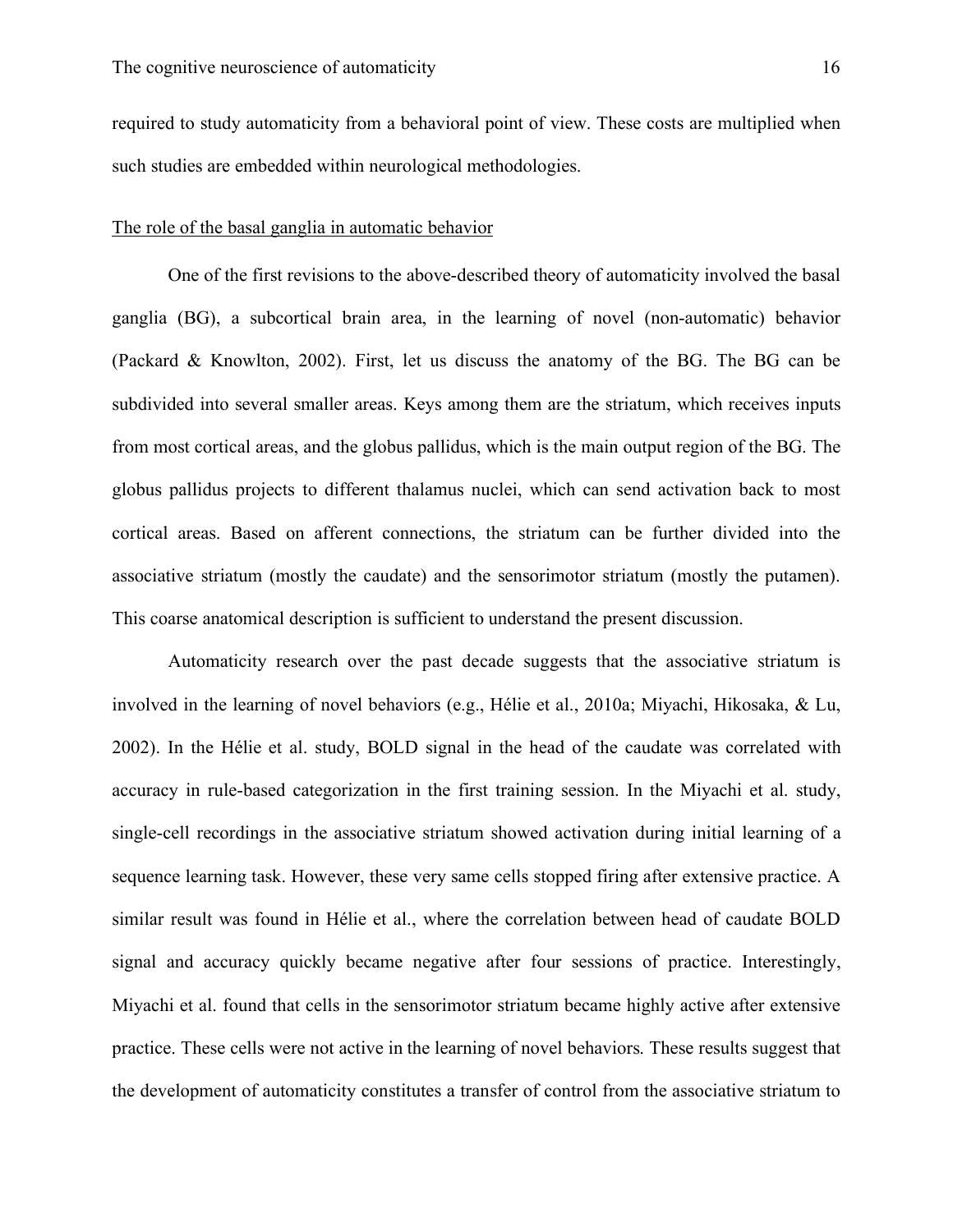the sensorimotor striatum. Inactivation studies further support this interpretation (Miyachi et al., 1997).

# The role of the cortex in automatic behavior

The role of the sensorimotor striatum in the production of automatic behavior has been challenged by recent findings (for a review, see Turner, McCairn, Simmons, & Bar-Gad, 2005). For instance, inactivation of the globus pallidus (which essentially prevents the BG from influencing the cortex) has a limited effect on the production of overlearned sequences (Desmurget & Turner, 2010). Also, Hélie et al. (2010a) found that the BOLD responses in all BG areas were not correlated with accuracies after extensive practice in a rule-based categorization task. Further, BOLD responses of all thalamic nuclei were either non-correlated or negatively correlated with accuracies after extensive practice (thus removing the main communication pathway between cortical and subcortical brain areas). Together, these results suggest that automatic behavior is mostly cortical. So, what is the role of the basal ganglia in the development of automaticity? One possibility is that the basal ganglia might be used to train corticocortical connections between associative sensory areas and premotor/motor areas responsible for automatic behavior. This is because the striatum processes dopamine with a high enough temporal resolution to match the conditions necessary for reinforcement learning (Calabresi, Picconi, Tozzi, & Fillippo, 2007), whereas cortical dopamine has very low temporal resolution (Seamans & Yang, 2004). Hence, the cortex is not suited for trial-and-error learning, but could learn stimulus-response associations with Hebbian learning if trained in a mostly *errorless* manner by the BG. Ashby et al. (2007) recently proposed a computational model of automaticity in information-integration categorization that embodies this general idea. The SPEED model provided a good fit to several data sets, and an extension suggest that a similar pattern may hold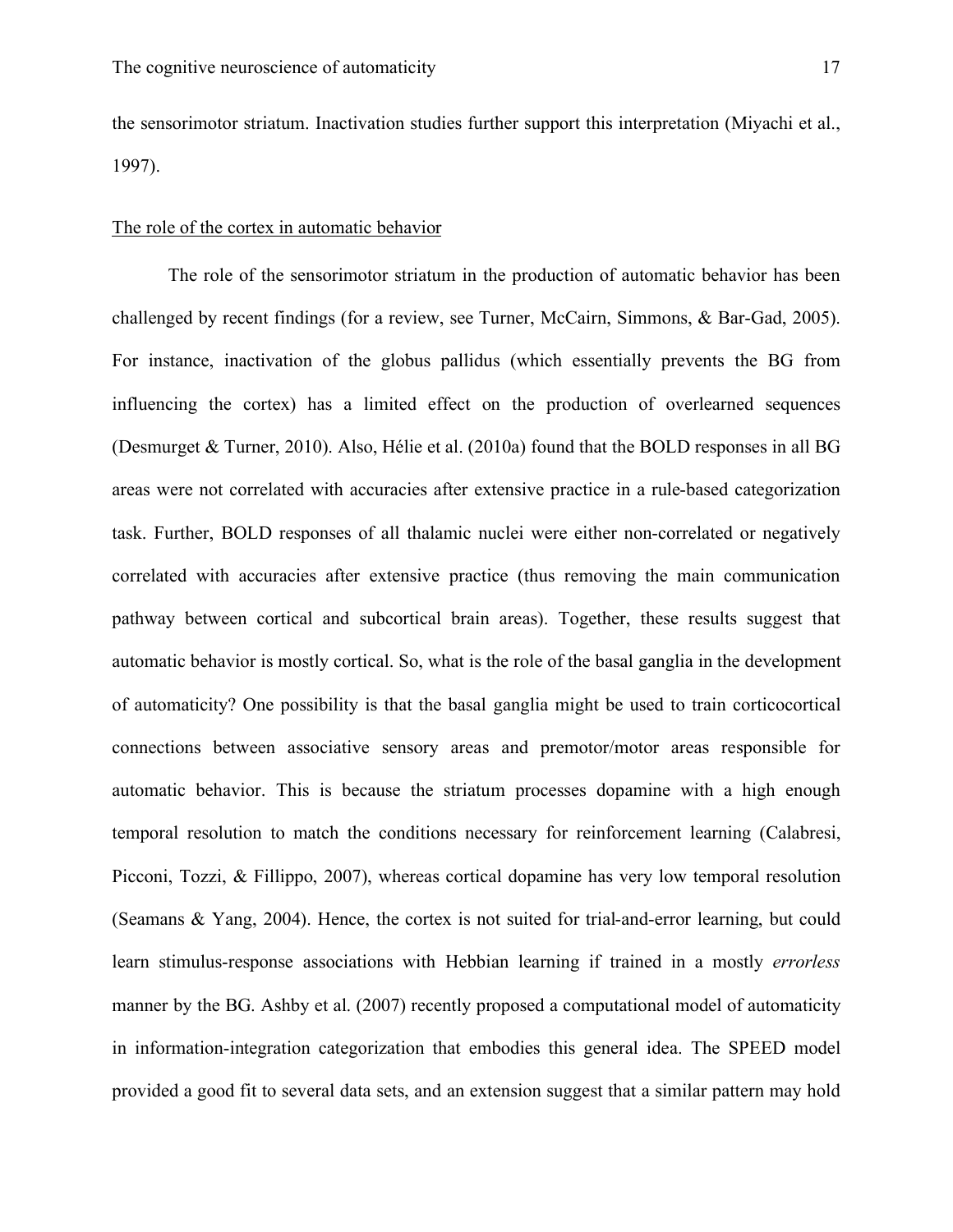for rule-based categorization (Hélie & Ashby, 2009). These models are further supported by the results of Muhammad et al. (2006), who found rule-selective cells in the dorsal premotor cortex that fired earlier and more strongly than rule-selective cells in the prefrontal cortex and the head of the caudate after more than a year of training in a "Same"-"Different" task. These results suggest that the premotor cortex was responsible for the automatic behavior, and that prefrontal and striatal cells were a byproduct of earlier stages of learning. Hélie et al. (2010a) found similar results in a rule-based categorization task. After 20 sessions of training, only cortical brain area BOLD signals were positively correlated with accuracy (especially in the premotor cortex).

#### **Discussion**

Studying the development of automaticity is difficult because it is characterized by changes in widely distributed neural networks, rather than in some single brain region. The more classical views of automaticity suggested that automaticity could be detected by an overall increase or decrease of brain activity, but a recent review suggest that things are not that simple. Kelly and Garavan (2005) reviewed many studies of practice-related changes in brain activation and found evidence for increases, decreases, but also for redistribution (i.e., activation in some brain areas increases while activation in others decreases). Together with the previously described results, this evidence suggest that non-automatic behavior is both cortical and subcortical, but that automatic behavior is the result of direct cortical connections that have been trained by the BG. However, these findings may be dependent on the task being practiced, and a more fine-grained analysis is likely to yield a more complex picture.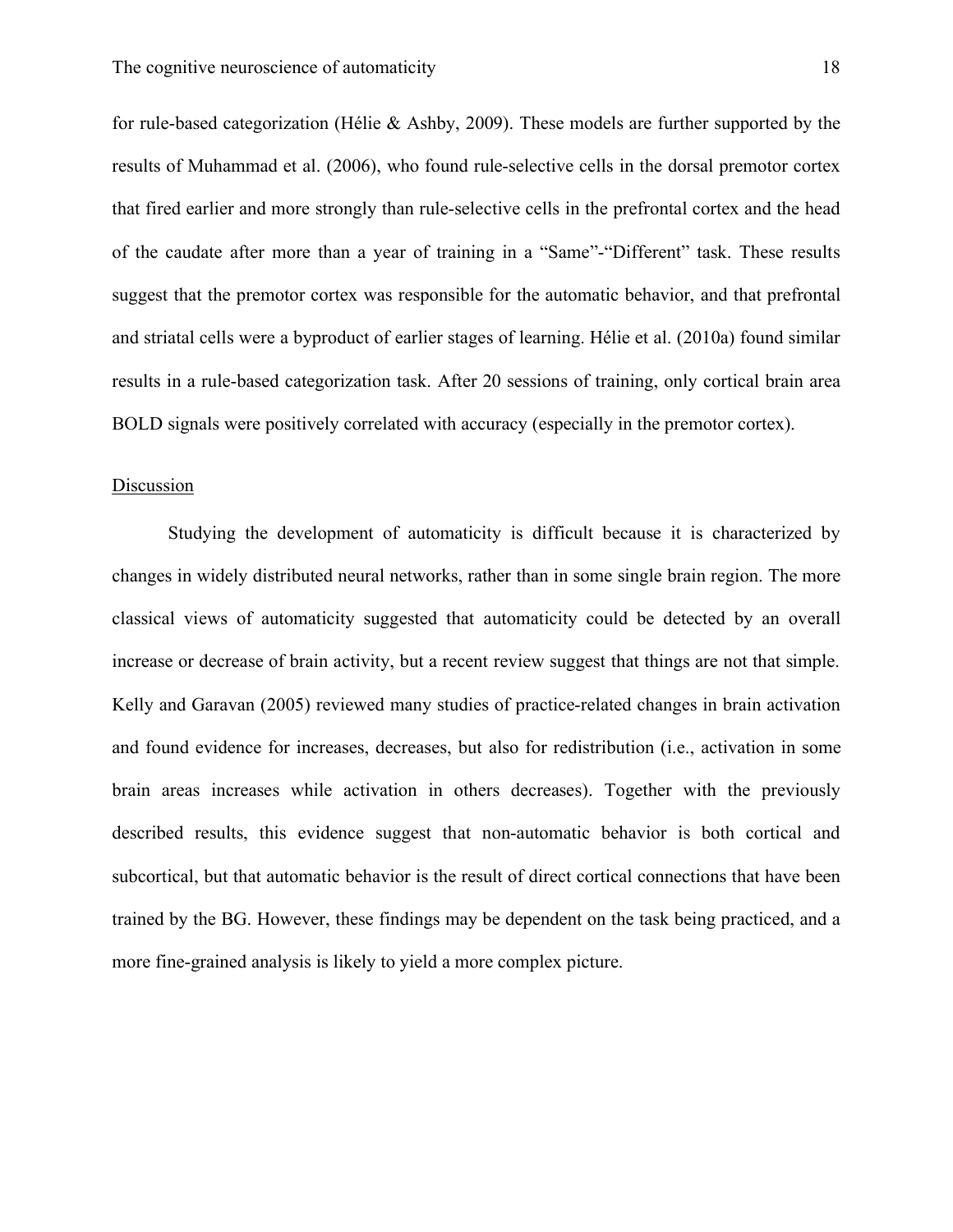# **Conclusion**

Much progress has been achieved in automaticity research over the past century. This research is especially important since most of our everyday decisions and actions are automatic. Yet, a quick search of psychology article databases suggest that the ratio of published articles addressing initial learning compared with published articles addressing automaticity is about 82 to 1 (Hélie et al., 2010b). Fortunately, more research is now being conducted and process-based and neuroscience theories are now available to supplement lists of behavioral signatures. These three approaches covered in this review article map well with Marr's (1982) levels of explanations. The behavioral criteria can be seen as determining what needs to be understood (the computational level), the process-based explanations provide insight into how automaticity can be achieved (the algorithmic level), and the neuroscience research provides an explanation of how automaticity can be implemented in a brain (the implementation level). Marr argues that all three of these levels are necessary to provide a complete explanation of a phenomenon and we likewise argued that each level by itself is underdetermined. However, we do not believe that each level should be studied independently. As lower levels are made more explicit, they should determine the content of higher level constructs. For example, specifying a theory at the algorithmic level helps determine what behavioral signatures to look for. This influence must however be bidirectional. For example, not observing the presence of predicted signatures must in turn force revisions at the algorithmic level. For this reason, automaticity researchers should consider all three types of data/evidence simultaneously. This review is an attempt at providing a unique platform to present the behavioral and brain signatures of automaticity together in hope of galvanizing the development of more complete theories and models.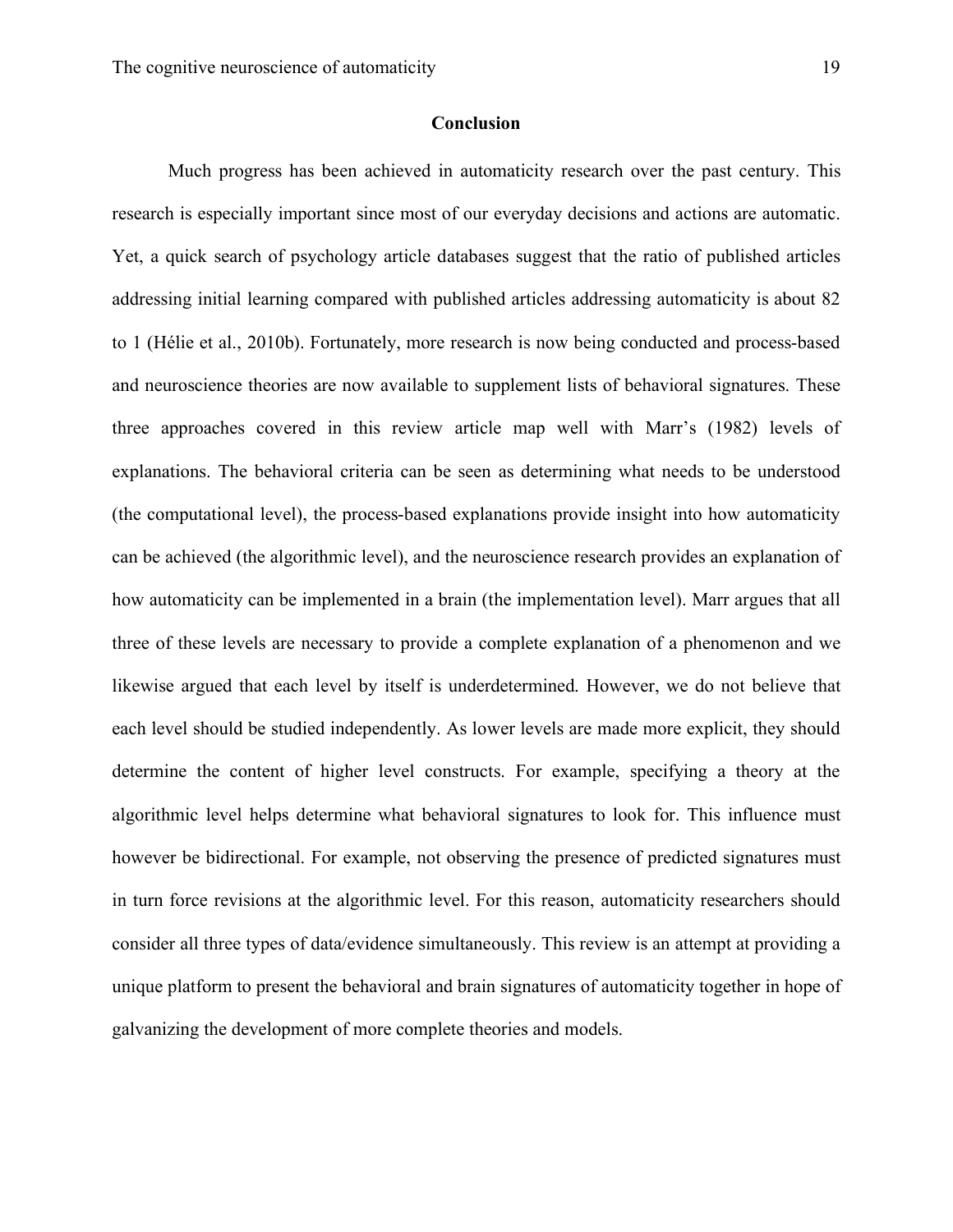# **Acknowledgments**

Requests for reprints should be addressed to Sébastien Hélie, Department of Psychology, University of California, Santa Barbara, CA 93106-9660, or using e-mail: helie@psych.ucsb.edu.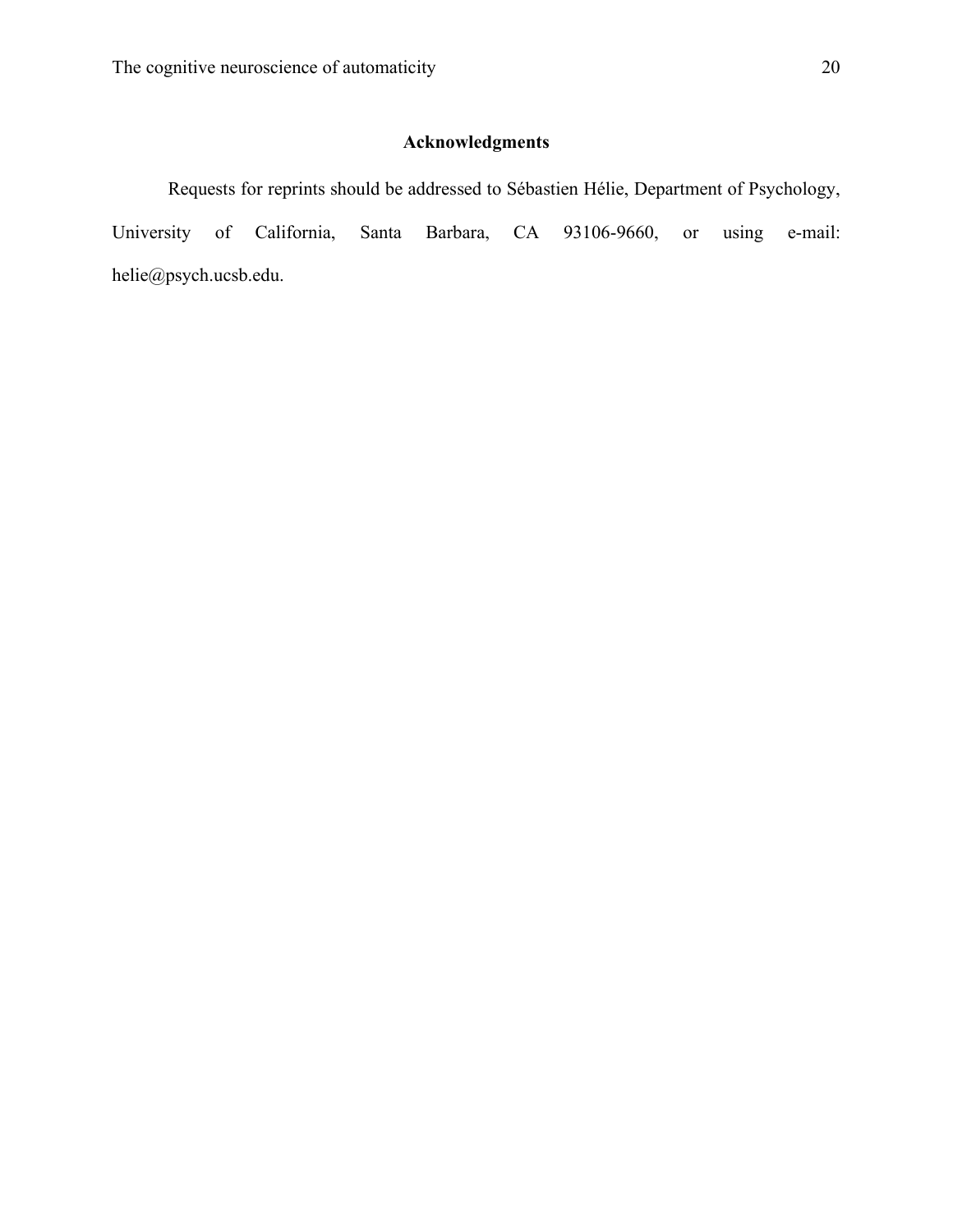#### **References**

- Anderson, J. R. (1992). Automaticity and the ACT\* theory. *American Journal of Psychology*, *105*, 165–180.
- Ashby, F. G., Ell, S. W., & Waldron, E. M. (2003). Procedural learning in perceptual categorization. *Memory & Cognition, 31*, 1114-1125.
- Ashby, F. G., Ennis, J. M., & Spiering, B. J. (2007). A neurobiological theory of automaticity in perceptual categorization. *Psychological Review*, *114*, 632-656.
- Ashby, F. G. & Maddox, W. T. (2005). Human category learning. *Annual Review of Psychology, 56,* 149-178*.*
- Ashby, F.G., & O'Brien, J.B. (2005). Category learning and multiple memory systems. *Trends in Cognitive Science*, *2*, 83-89.
- Ashby, F. G., Turner, B. O., & Horvitz, J. C. (2010). Cortical and basal ganglia contributions to habit learning and automaticity. *Trends in Cognitive Sciences*, *14*, 208-215.
- Bargh, J. A. (1992). The ecology of automaticity: toward establishing the conditions needed to produce automatic processing effects. *American Journal of Psychology*, *105*, 181-199.
- Calabresi, P., Picconi, B., Tozzi, A., & Fillippo, M. (2007). Dopamine regulation of corticostriatal synaptic plasticity. *Trends in Neuroscience*, *30*, 211-219.
- Cousineau, D. & Larochelle, S. (2004). Visual-Memory search: An integrative perspective. *Psychological Research*, *69*, 77-105.
- Cousineau, D., & Shiffrin, R. M. (2004). Termination of a visual search with large display size effect. *Spatial Vision*, *17*, 327-352.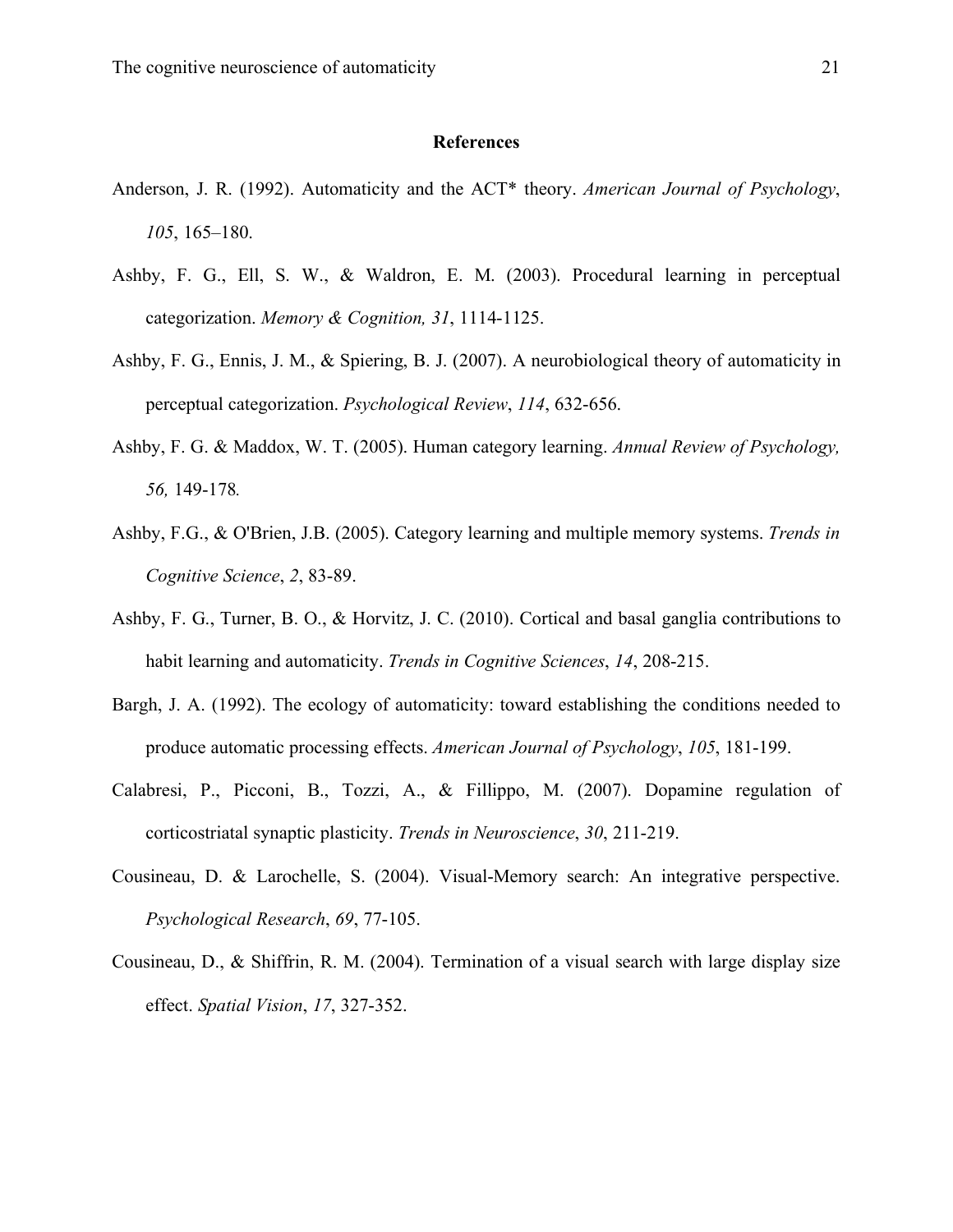- Cousineau, D., Goodman, V. & Shiffrin, R. M. (2002). Extending statistics of extremes to distributions varying on position and scale, and implication for race models. *Journal of Mathematical Psychology*, *46*, 431-454.
- Cousineau, D., Hélie, S., & Lefebvre, C. (2003). Testing curvatures of learning function on individual trial and block average data. *Behavior Research Methods, Instruments, & Computers*, *35*, 493-503.
- Crabb, B. T., & Dark, V. J. (2003). Perceptual implicit memory relies on intentional, loadsensitive processing at encoding. *Memory & Cognition*, *31*, 997-1008.
- Desmurget, M., & Turner, R. S. (2010). Motor sequences and the Basal Ganglia: kinematics, not habits. *Journal of Neuroscience, 30*, 7685-7690.
- Dickinson, A. (1985). Actions and habits: The development of behavioural autonomy. *Philosophical Transactions of the Royal Society B: Biological Sciences*, *308*, 67-78.
- Eriksen, C.W. (1988). A source of error in attempts to distinguish coactivation from separate activation in the perception of redundant targets. *Perception and Psychophysics*, *44*, 191- 193.
- Haider, H., & Frensch, P. A. (1996). The role of information reduction in skill acquisition. *Cognitive Psychology*, *30*, 304-337.
- Haider, H., & Frensch, P. A. (1999). Eye movement during skill acquisition: More evidence for the information-reduction hypothesis. *Journal of Experimental Psychology: Learning, Memory, and Cognition*, *25*, 172-190.
- Hélie, S. & Ashby, G.F. (2009). A neurocomputational model of automaticity and maintenance of abstract rules. *Proceedings of the International Joint Conference on Neural Networks* (pp. 1192-1198). Atlanta, GA: IEEE Press.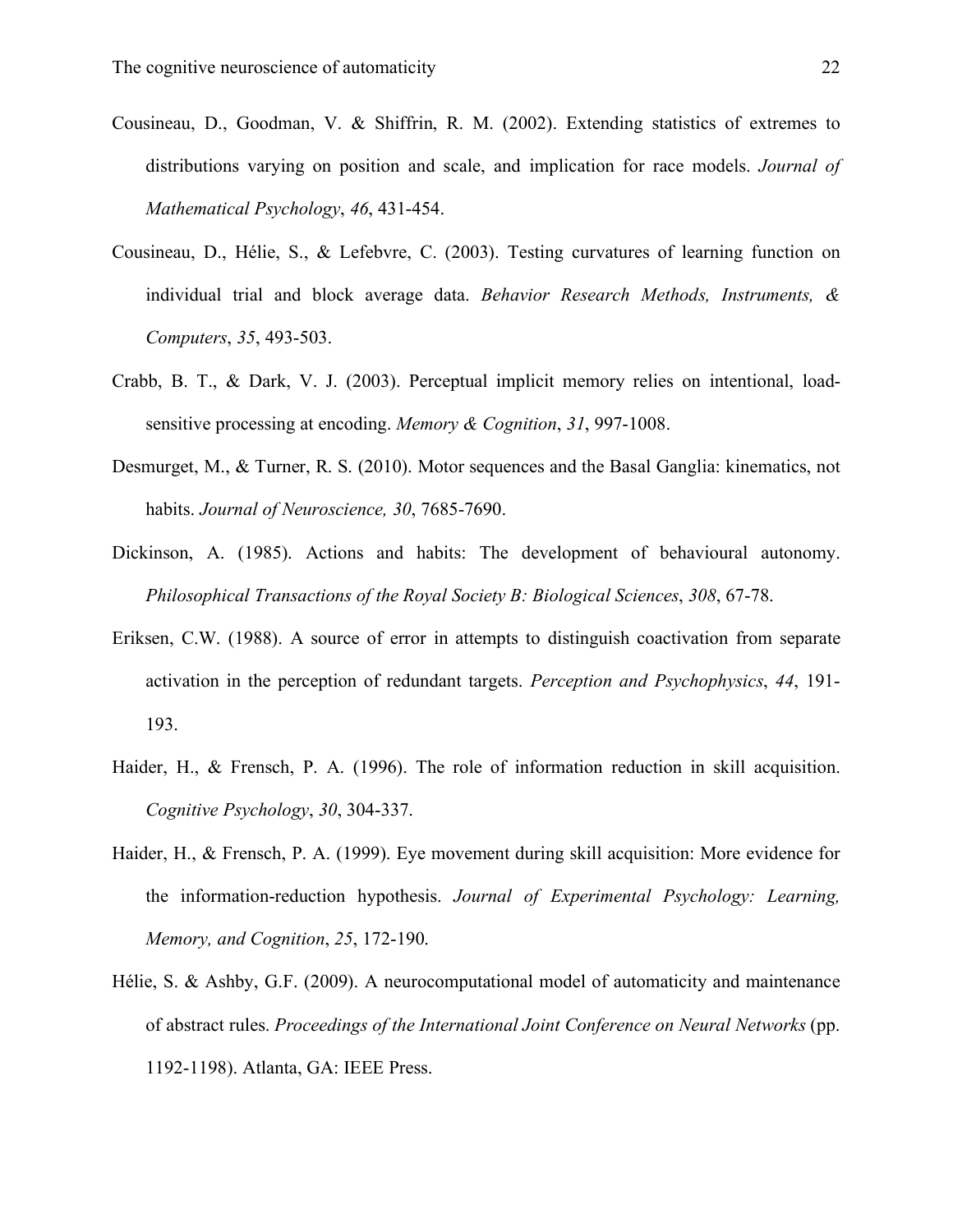- Hélie, S., Roeder, J. L., & Ashby, F.G. (2010a). Evidence for cortical automaticity in rule-based categorization. *Journal of Neuroscience*, *30*, 14225-14234.
- Hélie, S., Waldschmidt, J. G., & Ashby, F.G. (2010b). Automaticity in rule-based and information-integration categorization. *Attention, Perception, & Psychophysics*, *72*, 1013- 1031.
- Hermans, D., Crombez, G., & Eelen, P. (2000). Automatic attitude activation and efficiency: The fourth horseman of automaticity. *Psychologica Belgica*, *40*, 3–22.
- Johnson, K. E., & Mervis, C. B. (1997). Effects of varying levels of expertise on the basic level of categorization. *Journal of Experimental Psychology: General*, *126*, 248-277.
- Kelly, A. M. C., & Garavan, H. (2005). Human functional neuroimaging of brain changes associated with practice. *Cerebral Cortex*, *15*, 1089-1102.
- Kramer, A. F., Strayer, D. L. & Buckley, J. (1990). Development and transfer of automatic processing. *Journal of Experimental Psychology: Human Perception and Performance*, *16*, 505-522.
- Logan, G. D. (1988). Toward an instance theory of automatization. *Psychological Review*, *95*, 492-527.
- Logan, G. D. (1992). Shapes of reaction-time distributions and shapes of learning curves: A test of the instance theory of automaticity. *Journal of Experimental Psychology: Learning, Memory, and Cognition*, *18*, 883-914.
- Maddox, W.T., Glass, B.D., O'Brien, J.B., Filoteo, J.V., & Ashby, F.G. (2010). Category label and response location shifts in category learning. *Psychological Research*, *74*, 219-236.
- Marr, D. (1982). *Vision: A Computational Investigation into the Human Representation and Processing of Visual Information*. New York: Freeman.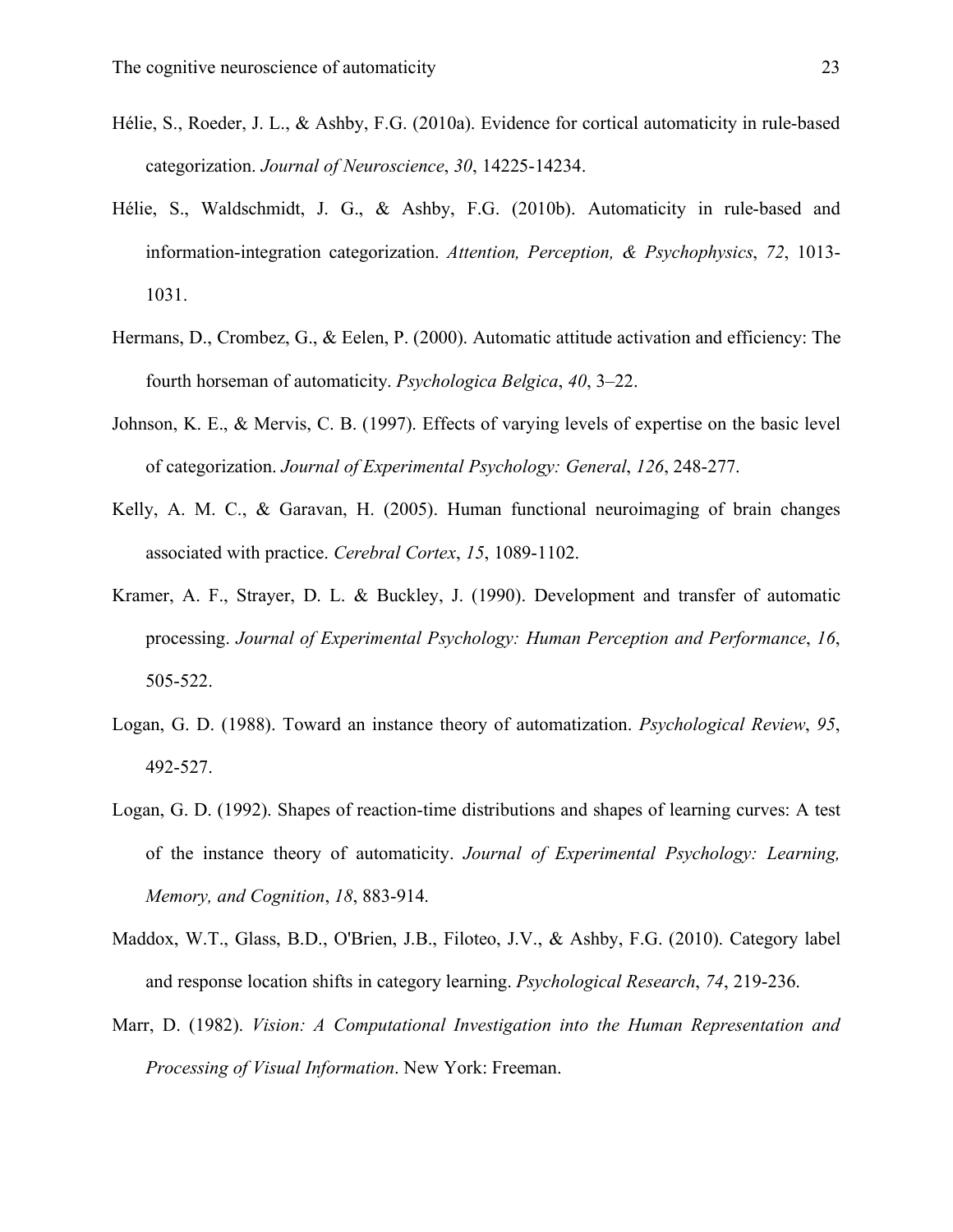- Matsuzaka, Y., Picard, N., & Strick, P. L. (2007). Skill representation in the primary motor cortex after long-term practice. *Journal of Neurophysiology*, *97*, 1819-1832.
- Medin, D. L., Lynch, E. B., Coley, J. D., & Atran, A. (1997). Categorization and reasoning among tree experts: Do all roads lead to Rome? *Cognitive Psychology, 32*, 49-96.
- Meyer, D. E., Irwin, D. E., Osman, A. M. & Kounios, J. (1988). The dynamics of cognition and action: mental processes inferred from speed-accuracy decomposition. *Psychological Review*, *95*, 183-237.
- Moors, A., & Houwer, J. D. (2006). Automaticity: A theoretical and conceptual analysis. *Psychological Bulletin*, *132*, 297-326.
- Muhammad, R., Wallis, J. D., & Miller, E. K. (2006). A comparison of abstract rules in the prefrontal cortex, premotor cortex, inferior temporal cortex, and striatum. *Journal of Cognitive Neuroscience*, *18*, 974-989.
- Miyachi, S., Hikosaka, O., & Lu, X. (2002). Differential activation of monkey striatal neurons in the early and late stages of procedural learning. *Experimental Brain Research*, *146*, 122-126.
- Miyachi, S., Hikosaka, O., Miyashita, K., Kárádi, Z., & Rand, M. K. (1997). Differential roles of monkey striatum in learning of sequential hand movement. *Experimental Brain Research*, *115*, 1-5.
- Newell, A. (1992). Précis of Unified theories of cognition. *Behavioral and Brain Sciences*, *15*, 425-492.
- Newell, A. & Rosenbloom, P. S. (1981). Mechanisms of skill acquisition and the law of practice. In J.R. Anderson (ed.). *Cognitive Skills and their Acquisition* (pp. 1-55). Hillsdale, NJ: Laurence Erlbaum Associates.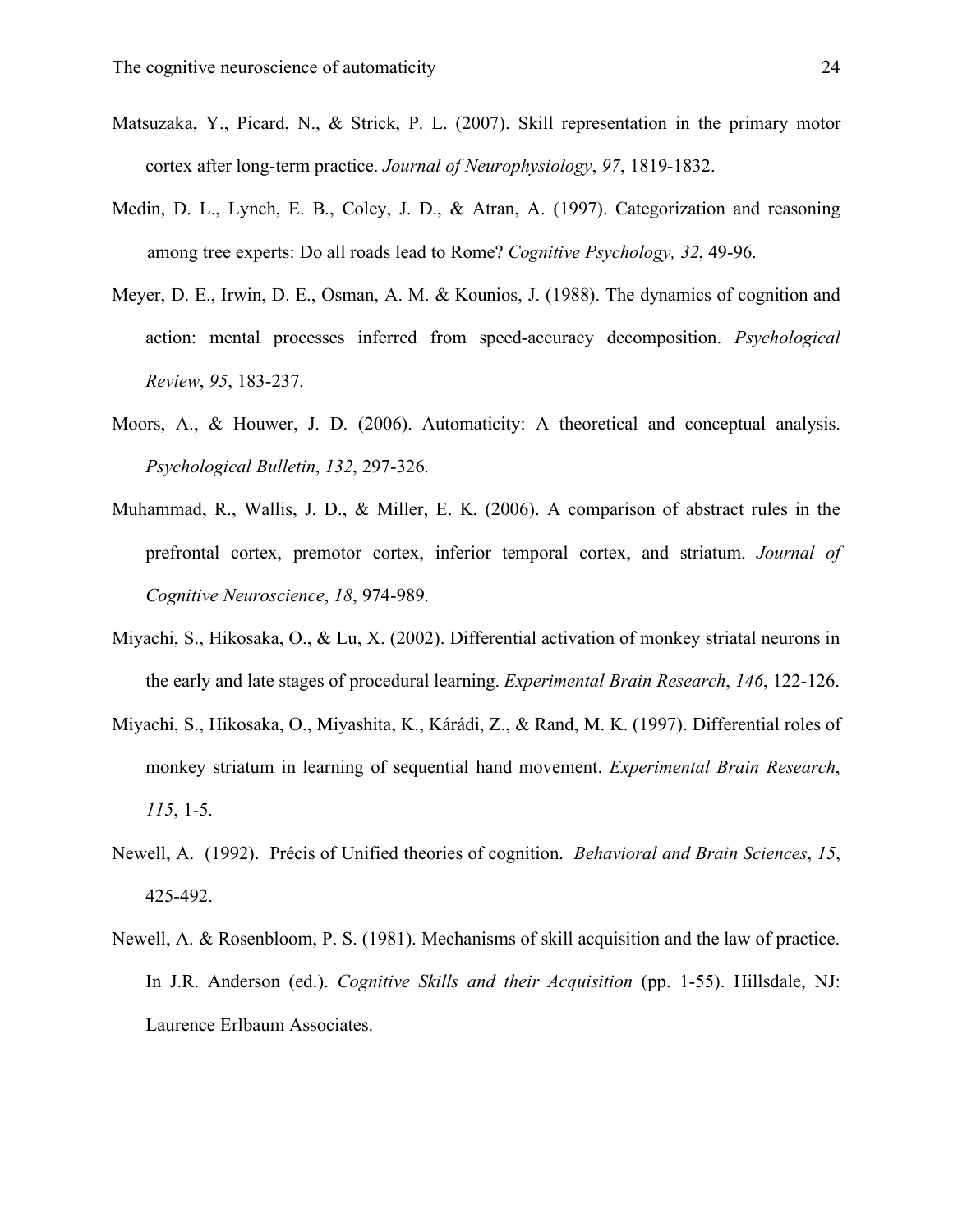- Packard, M.G., & Knowlton, B.J. (2002) Learning and memory functions of the basal ganglia. *Annual Review Neuroscience*, *25*, 563–593
- Palmeri, T. J., Wong, A. C. N., & Gauthier, I. (2004). Computational approaches to the development of perceptual expertise. *Trends in Cognitive Sciences, 8*, 378-386.
- Rickard, T. C. (1997). Bending the power law: a CMPL theory of strategy shifts and the automatization of cognitive skills. *Journal of Experimental Psychology: General*, *126*, 288- 311.
- Rosenbloom, P. S.,&Newell, A. (1986). The chunking of goal hierarchies: A generalized model of practice. In R. S. Michaliski, J. G. Carbonell, & T. M. Mitchell (Eds.), *Machine learning: An artificial intelligence approach (Vol. 2, pp. 247–288)*. Los Altos, CA: Morgan Kaufmann.
- Schneider, W., & Chein, J. M. (2003). Controlled & automatic processing: Behavior, theory, and biological mechanism. *Cognitive Science*, *27*, 525-559.
- Schneider, W., & Fisk, A. D. (1982). Degree of consistent training: Improvements in search performance and automatic process development. *Perspectives in Psychophysics*, *31*, 160– 168.
- Schneider, W., & Shiffrin, R. M. (1977). Controlled and automatic human information processing: I. Detection, search, and attention. *Psychological Review*, *84*, 1-66.
- Seamans, J.K., & Yang, C.R. (2004) The principal features and mechanisms of dopamine modulation in the prefrontal cortex. *Progress in Neurobiology*, *74*, 1–57.

Sherrington, C.S. (1906). *The Integrative Action of the Nervous System*. Yale University Press.